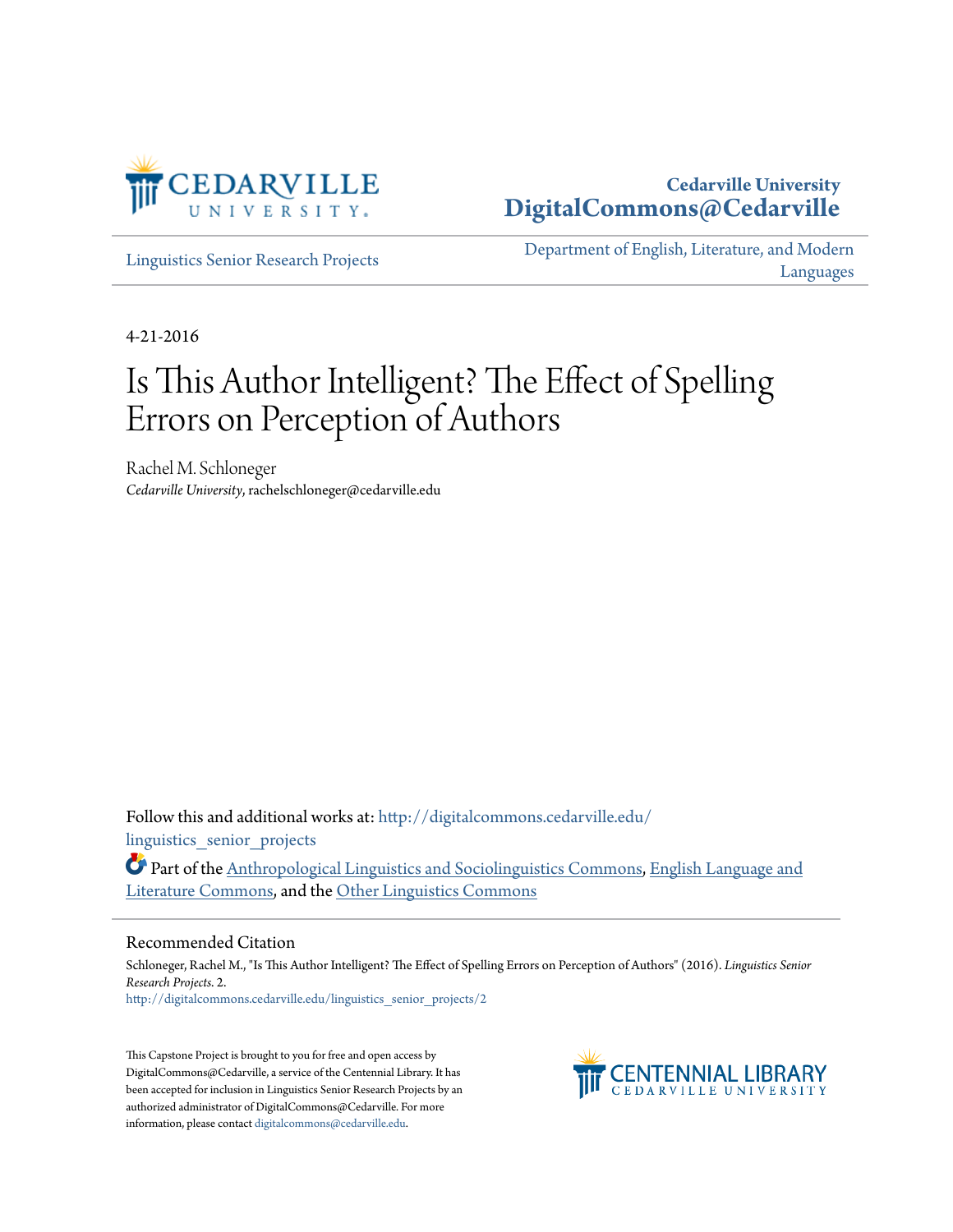Is This Author Intelligent?

The Effect of Spelling Errors on Perception of Authors

Rachel Schloneger

Cedarville University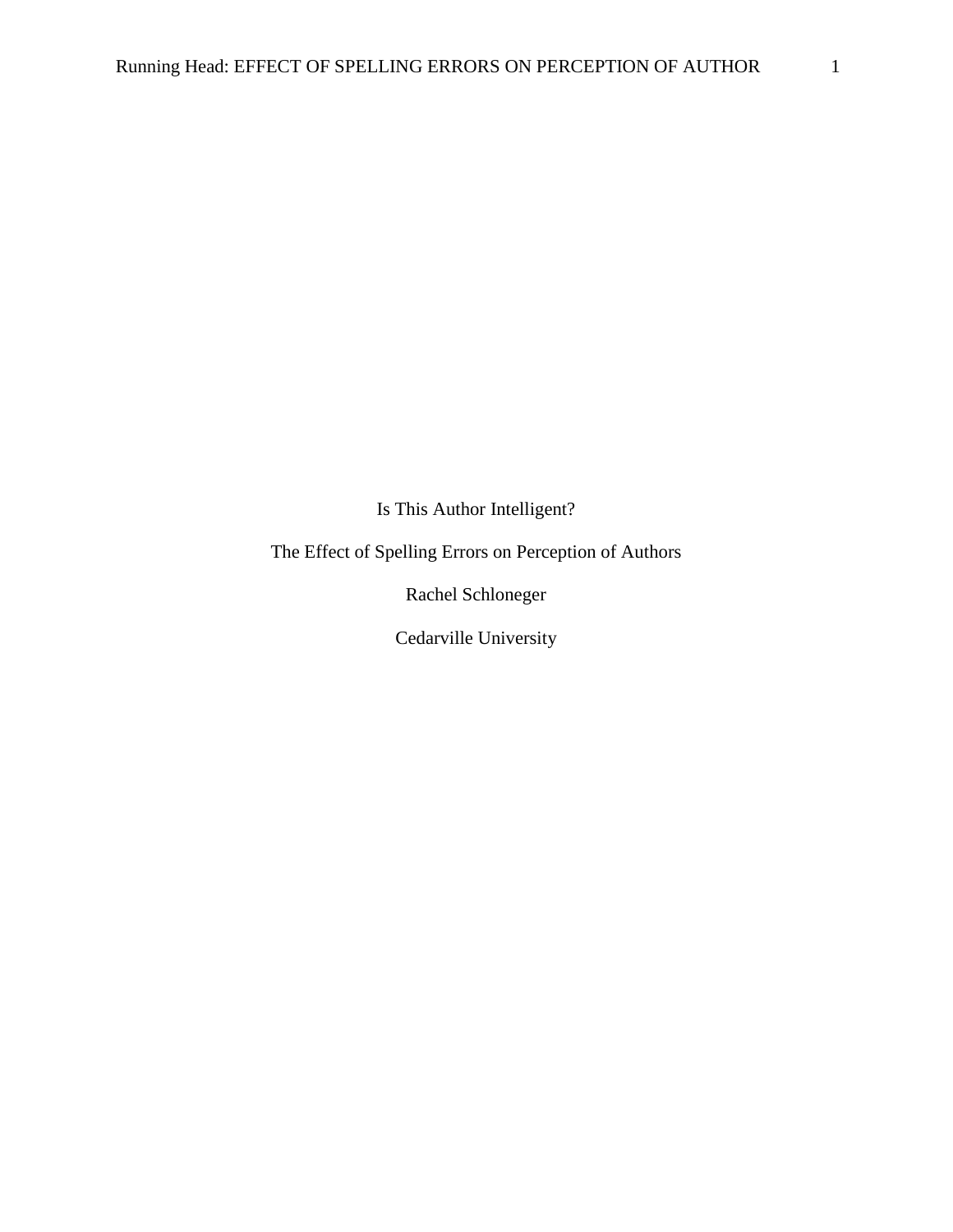#### Abstract

This study seeks to understand how the presence of spelling errors affects readers' perceptions of an author's intelligence and writing ability. Undergraduate students and professors read a short essay and completed a sixteen-question questionnaire concerning their perceptions of the author and the essay. The number of spelling errors present (zero, five, or ten) in the essay was manipulated by the researcher. Participant perceptions of the author and the essay suffered as more spelling errors were found. Participants in the five- and ten-error conditions judged both the author and the essay more harshly, giving it lower scores. Further, intelligence ratings suffered as a result of more spelling errors. No strong correlation was found between perceived spelling ability and perceptions of the author and essay. These findings suggest that readers base their perceptions of both an author's intelligence and an essay's quality on the absence of spelling errors, but not on how well an individual thinks he or she spells.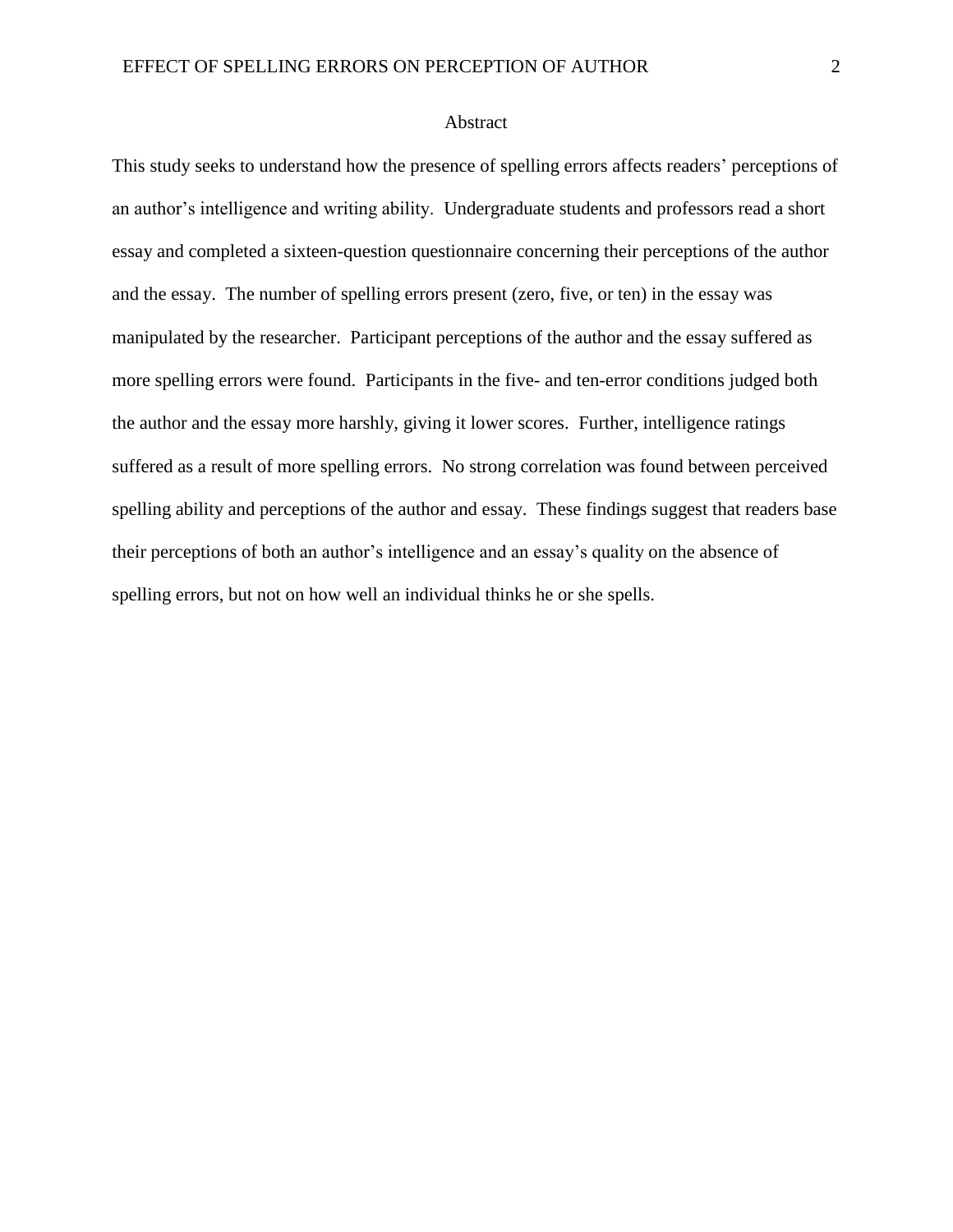### Is This Author Intelligent?

### The Effect of Spelling Errors on Perception of Authors

Spelling is exceedingly important in today's world. An anonymous writer and selfproclaimed bad speller says, "If you don't believe that being known as a bad speller can eliminate some employment opportunities, you are not a bad speller" (X, 1991, p. 65). Paige Kimble, director of the Scripps National Spelling Bee, agrees, saying, "Spelling absolutely counts. What we know is that good spelling is a tremendous reflection on an individual's overall knowledge and attention to detail" (as quoted in Barker & Puente, 2013, n.p.). Bad spelling can plague an individual throughout his or her entire life. The anonymous bad speller goes on to say that, "these are just surface<sup>\*1</sup> errors, not meaning errors"  $(X, 1991, p. 70)$ . They may just be surface errors, but they could also have an impact on both the career and reputation of an individual. Such errors could affect the perceptions others form of him or her. When writing, it is especially important to appear intelligent and knowledgeable to one's audience. Spelling errors in writing can negatively affect the perceptions that readers form of authors. Readers may assume that spelling errors indicate lower writing ability or even lower cognitive abilities (Kreiner, Schnakenberg, Green, Costello, & McClin, 2002). Despite evidence that spelling can affect reader perceptions, very little research has been done on the extent to which spelling errors affect a reader's view of an author's abilities and intelligence. More studies need to be done investigating this area. The current study attempts to provide more evidence concerning the extent to which spelling affects a reader's perception of authors.

#### **Literature Review**

Perception of intelligence is a highly subjective process. Data shows that such perceptions are formed on very little evidence. In fact, people make judgments of other

 $\overline{a}$ 

 $1 *$  Used by the author to indicate words he found hard to spell.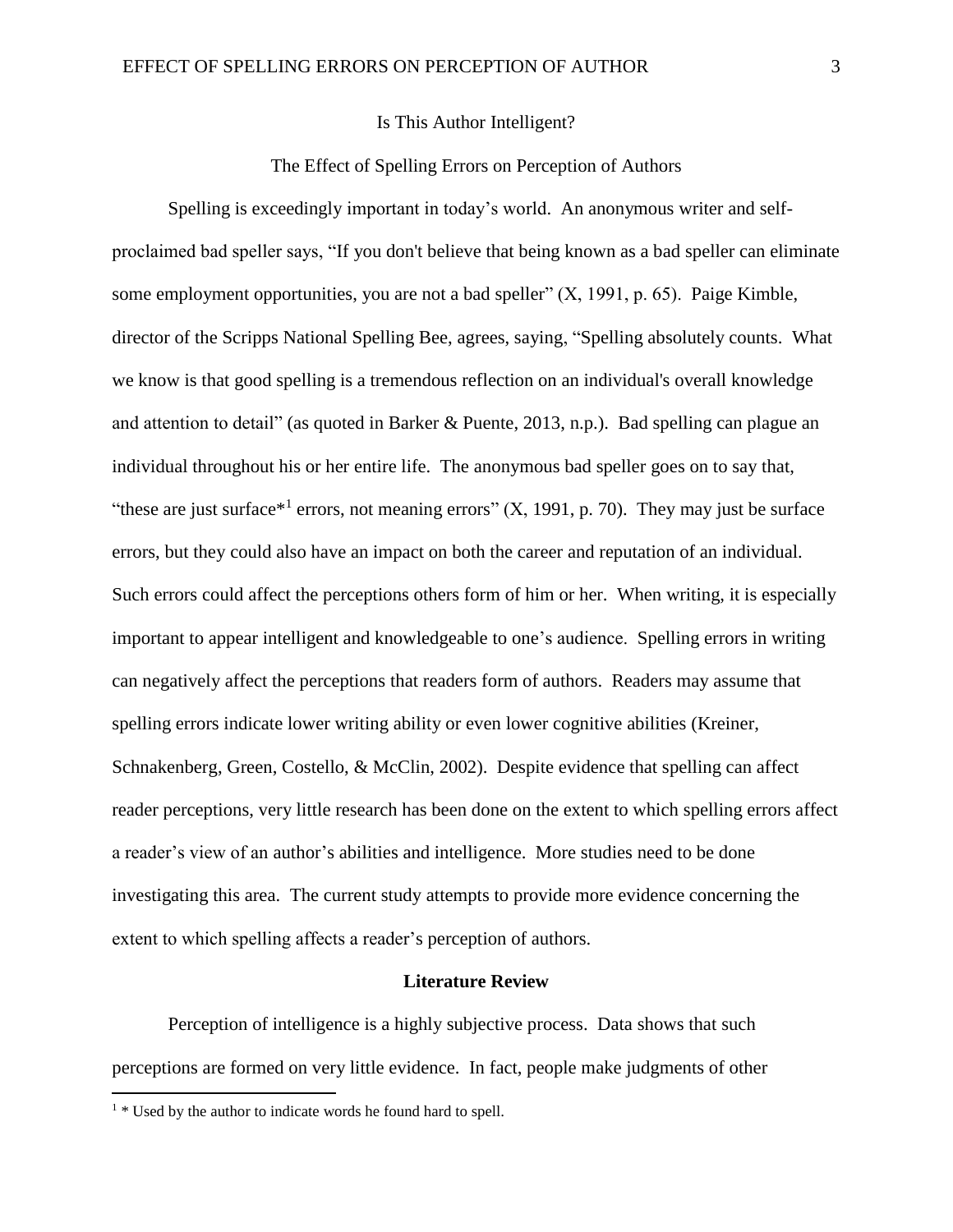individuals' intelligence based on seemingly trivial aspects such as physical beauty and height (Cann, 1991). Cann (1991) goes on to say that perceived competence is also a determining factor in perception of intelligence. High competence is related to high intelligence ratings (Kreiner et al., 2002). As language is an important cognitive function, verbal and language performance greatly affect judgments of cognitive abilities and intelligence (Kreiner et al., 2002). Written communication is one way that some people will make inferences about the author's intelligence (Figueredo & Varnhagen, 2005). All relevant information is taken into account when forming an attitude or opinion (Figueredo & Varnhagen, 2005). Individuals consider more than the content of a writing sample when forming perceptions of intelligence. Spelling and other areas of mechanics of writing can be indicators of intelligence. Poor spellers are often stigmatized as sloppy and lazy thinkers (Varnhagen, 2000).

The importance of spelling in the minds of children and adults has been shown in two studies. Rankin, Bruning, and Timme (1994) found that children and adolescents thought spelling was important for doing well in school, getting into college, writing well, and getting a good job as an adult. It was found that students viewed their ability to spell as related to the effort they expended (Rankin et al., 1994). Many educators and parents consider spelling essential for literacy development (Rankin, Bruning, Timme, & Katkanant, 1993). It is believed to be the key to good writing and to be foundational to the development of writing skills (Rankin et al., 1993). Spelling ability and instruction is a "critical, foundational subskill upon which the higher-order process of writing must be grounded" (Rankin et al., 1993, p. 156). Rankin et al. (1993) found that perceived writing ability is directly affected by spelling ability, both perceived and actual.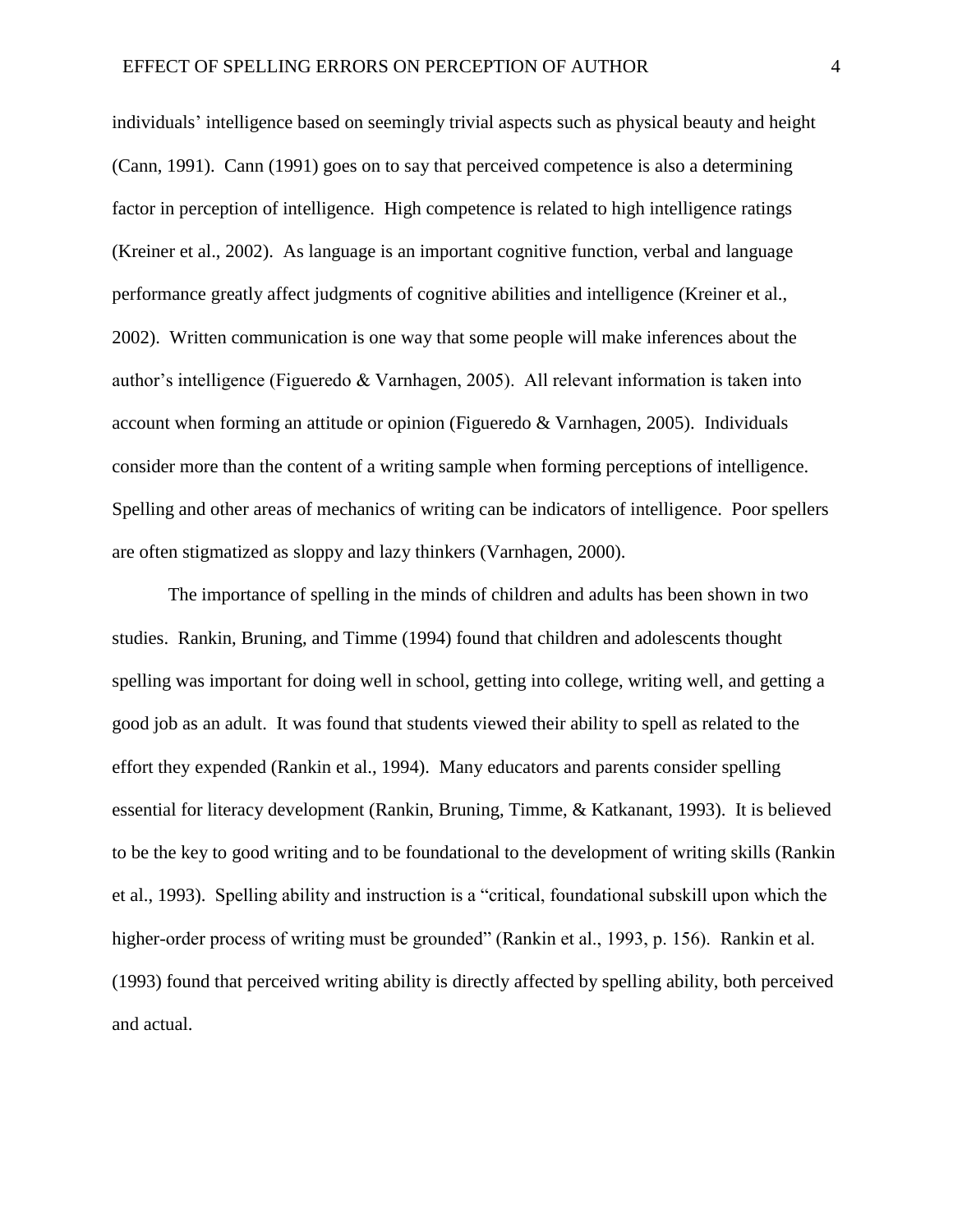Improper spelling distracts readers and affects their judgments of both writing quality and ability (Kreiner et al., 2002; Varnhagen, 2000; Figueredo & Varnhagen, 2005). Two studies have looked into how spelling errors affect the perceptions of readers toward the authors. Varnhagen (2000) studied children's attitudes toward spelling and found that they think it is important. Children found stories with spelling errors less interesting, less memorable, less well constructed, and less understandable (Varnhagen, 2000). The children also considered the authors of the stories containing spelling errors to be less careful writers and less strong in language arts (Varnhagen, 2000). Varnhagen (2000) found no negative perceptions in areas unrelated to language arts and no differences in perceptions of likeability. Children disassociated an author's spelling ability from their math ability or whether the author would make a good friend (Varnhagen, 2000). Kreiner et al. (2002) studied the effect the presence of spelling errors had on adults' perception of three aspects of an author's intellect: writing ability, logical ability, and intellectual ability. Kreiner et al. (2002) concluded that a large number of spelling errors led to negative perceptions of the author's writing abilities, but had no effect on perception of their logical or intellectual abilities. Varnhagen (2000) and Kreiner et al. (2002) found that both children's and adults' perceptions of an author and his or her writing can be negatively affected by the presence of spelling errors.

Further studies have shown that readers view different types of spelling errors differently. Tat and Azuma (2012) have studied how well misspellings are remembered after reading a passage. Sentences containing misspellings can easily be read if the spelling error does not disrupt the overall structure of the word (Tat & Azuma, 2012). Some misspelled words (*messge*) can even be restored subconsciously to their correct form (*message*) (Tat & Azuma, 2012, p. 216). Kreiner et al. (2002) identify two categories of spelling errors: phonological and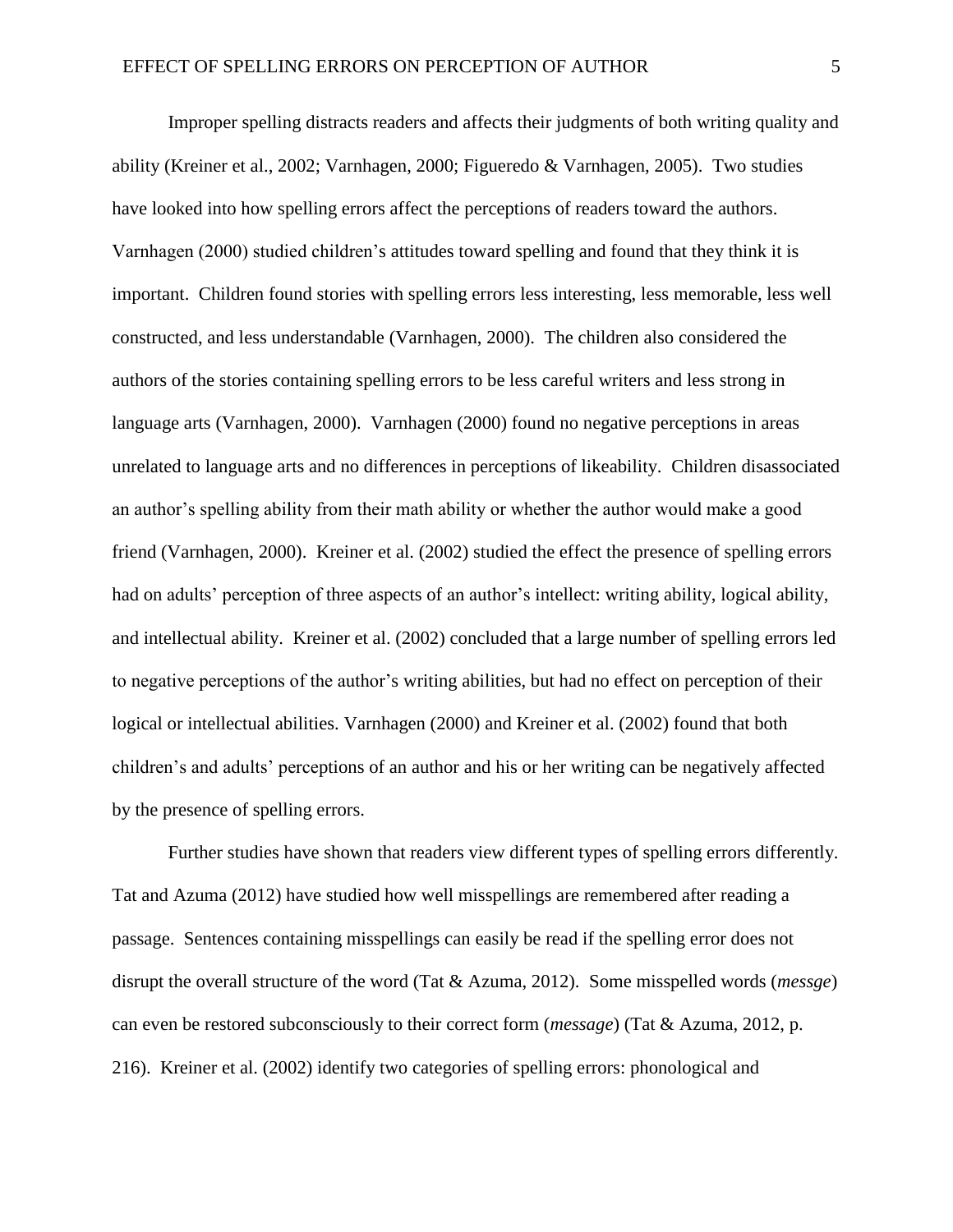typographical. Phonological errors are those in which a word is still pronounceable, but has a non-standard spelling that could be expected from a child or a nonnative speaker of English (*weerd* for *weird*). Typographical errors render a word unpronounceable as an English word and may be expected as the result of hurried typing or poor motor control (*descriptoin* for *description*) (Kreiner et al., 2002, p. 7). Figueredo and Varnhagen (2005, p. 444) have introduced another category: homophone errors such as *there* for *their*. Kreiner et al. (2002) found that readers considered both phonological and typographical errors indicative of poor writing ability. Some of the data indicated that phonological spelling errors had a negative impact on intelligence rating, but this was not replicated in further experimentation (Kreiner et al., 2002). Figueredo and Varnhagen (2005, p.454) found that "readers differentiate between errors that are true misspellings compared to errors involving a homophone" and "are more critical toward true misspellings in text."

Spelling is seen as a vital aspect in writing. It has been found that student work that is free from spelling errors is graded higher and thought of as better quality (Steward & Grobe, 1979; Grobe, 1981; Rafoth & Combs, 1983). Steward and Grobe (1979) found a positive correlation between quality ratings and lack of spelling errors. Teachers were insensitive to syntax when judging quality, but found the absence of spelling errors to be a consistent indicator of quality (Steward & Grobe, 1979). Grobe (1981) found that graders regularly gave higher scores to essays without spelling errors. Rafoth and Combs (1983) say that factors such as correct spelling, grammar, and word choice have a greater influence on judgments of quality than syntactic structure does.

The present study is designed to further investigate the influence spelling errors have on a reader's perception of an author. It is hypothesized that spelling errors negatively influence a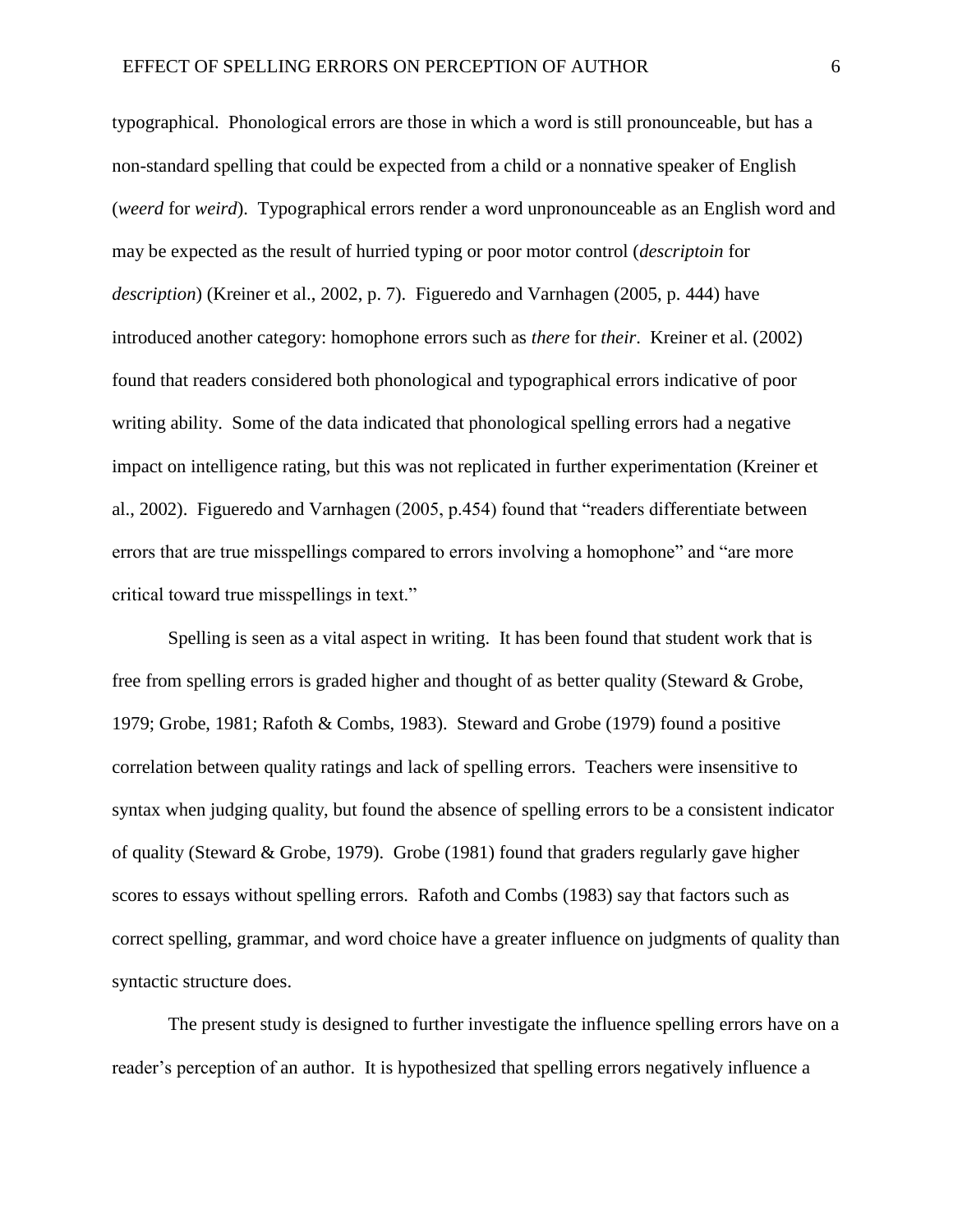reader's perception of the author, with more misspellings leading to a more negative perception. It is also hypothesized that self-perceived good spellers will be more sensitive to spelling errors and therefore judge the author more harshly. Furthermore, it is hypothesized that professors will view spelling errors more negatively than students. The study aims to answer the following questions:

- Does the presence of spelling errors make the reader think less of the author's writing ability and intelligence?
- Do more spelling errors cause the reader to perceive the author more negatively?
- Do the reader's perceptions of their own spelling ability affect how they view an author?
- Do professors and students view spelling errors differently?

#### **Methods**

Participants were drawn from a small, Christian university in the Midwest. Two groups participated in this study. One consisted of undergraduate students from the university and the other consisted of professors from the same university. The group of undergraduate students was made up of seven males and nineteen females (*N*=26) who participated on a voluntary basis. Students were drawn from various years of study and various majors. The first language of all of the student participants was English. The group of professors who participated did so on a voluntary basis and was made up of two males and one female (*N*=3). They were drawn from three different departments. The first language of each of the three professors was English.

Participants completed a questionnaire with a short essay and a few questions regarding the essay. After answering preliminary questions about gender, major or profession, year in school or highest level of education attained, and whether English was their first language, participants read the essay, answered sixteen questions, and then went back to the essay to circle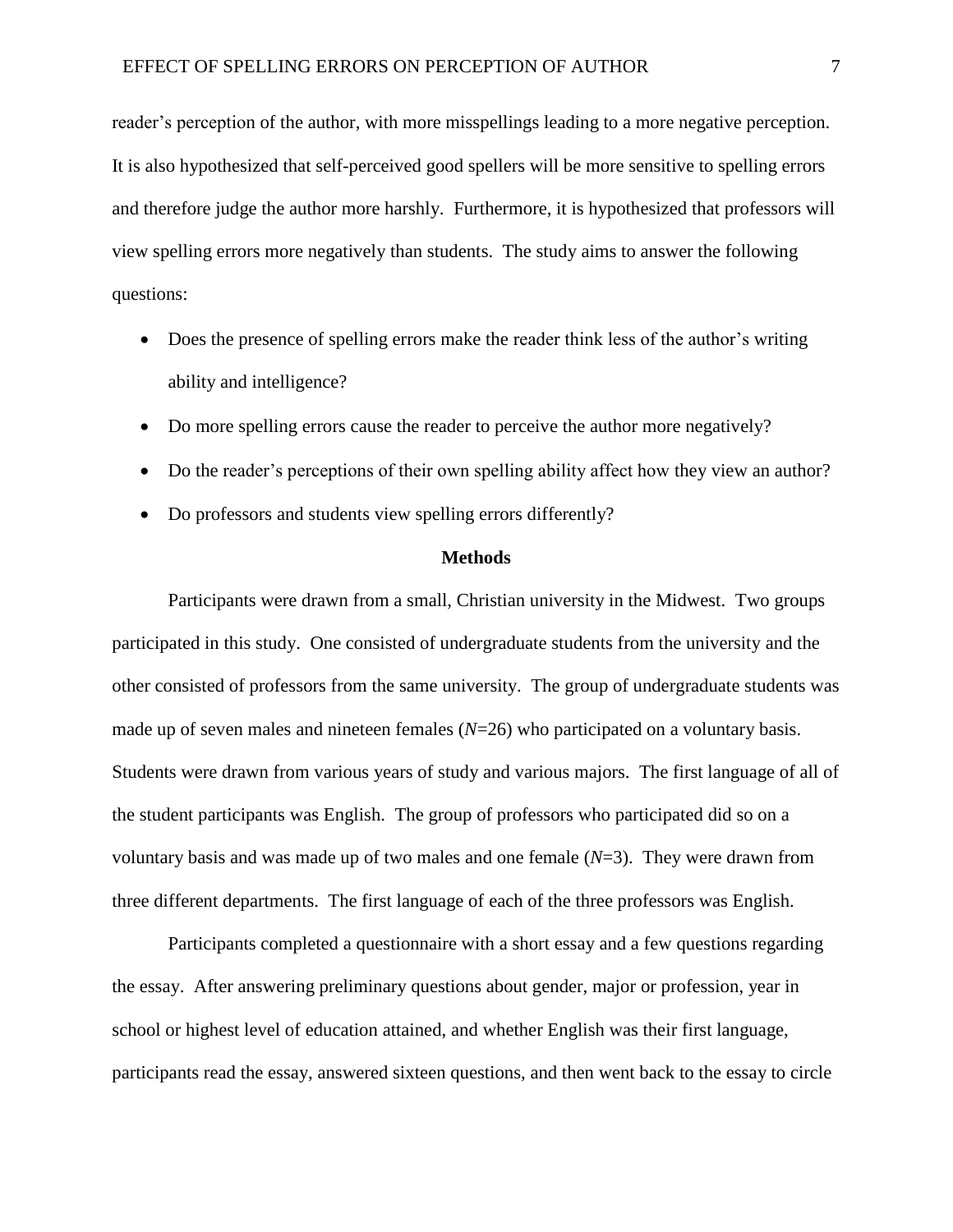the spelling errors they found. Participants were not supervised while filling out the questionnaire and were permitted to do it on their own time.

The essay consisted of a short paragraph written by the researcher about the history of English spelling. There were three forms of the survey (labeled Form A, B, or C) which differed only in the number of spelling errors in the essay. See Chart 1 for a list of the errors in each questionnaire form. The essay was exactly the same in all other aspects. Form A had no errors, Form B had five, and Form C had ten errors. All other sections of the three forms were identical. Approximately equal numbers of participants were assigned each form: eight students completed Form A  $(n=8)$ , eight completed Form B  $(n=8)$ , and ten completed Form C  $(n=10)$ . Of the professors, one had form A  $(n=1)$ , one had form B  $(n=1)$ , and one had form C  $(n=1)$ .

Participants responded to fifteen of the sixteen questions using a provided five-point Likert-scale with the options of strongly agree, agree, neutral, disagree, and strongly disagree for each question. The last question asked participants to give the essay a letter grade. They were asked to circle their choice from the options of A through F, with plus and minuses. At the end of the questionnaire, participants were given the opportunity to provide any further comments about the essay, the author, or their own spelling ability.

See Appendices A-C for copies of the questionnaires with spelling errors marked.

#### **Results**

In this study, the researcher investigated the readers' perceptions of an author's intelligence, writing skills, and written material. The number of spelling errors in the essay was manipulated by the researcher while keeping all other aspects of the study the same. The dependent measures were the participants' responses to the eleven questions pertaining to essay quality and author attributes.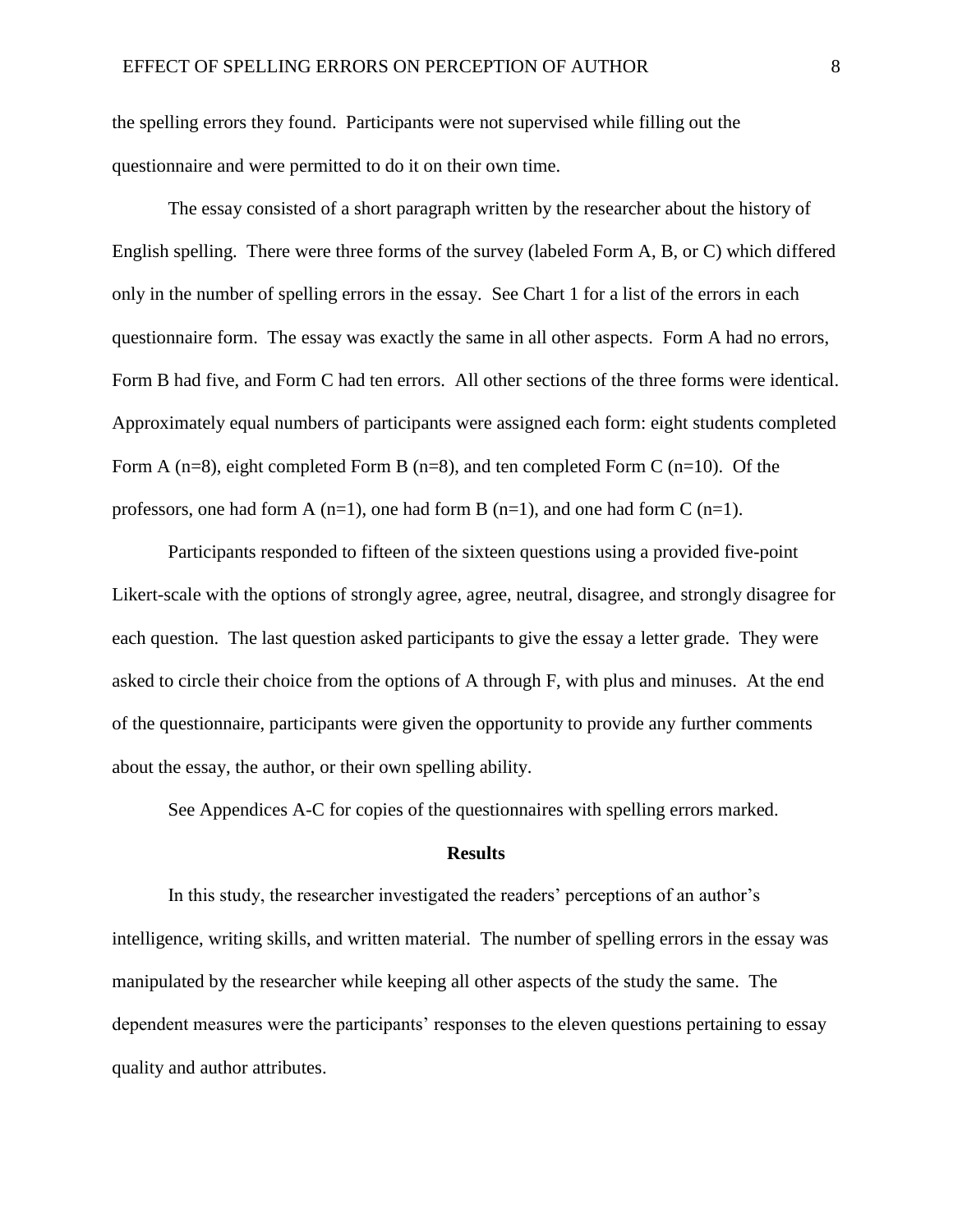Answers to questions were converted to a numerical points system in order to calculate mean, standard deviation, and to perform statistical analysis. Strongly agree corresponded to a score of five, agree to four, neutral to three, disagree to two, and strongly disagree to one. The grades were also converted to a numerical system. The grade of A corresponded with a score of twelve, A- with eleven, B+ with ten, B with nine, B- with eight, C+ with seven, C with six, Cwith five,  $D+$  with four,  $D$  with three,  $D-$  with two, and  $F$  with one.

In an initial analysis, no significant difference was found between the students' responses and the professors' responses. The professors' responses were analyzed with the student responses of the same form. Form A had nine members ( $n = 9$ ), Form B had nine members ( $n =$ 9), and Form C had eleven members  $(n = 11)$ . Responses were subsequently collapsed into one group of twenty-nine individuals ( $N = 29$ ) for other parts of the analysis. Responses to the five questions about personal spelling ability were also analyzed as a single group. No significant difference was found between responses to those questions on the different forms. See Table 1 for the means and standard deviations for the responses to all sixteen questions from the questionnaire based on form. See Table 2 for the combined  $(n = 29)$  means and standard deviations for the five spelling self-perception questions.

Four participants gave false positive responses in which they indicated correctly spelled words as incorrect. Three out of the four individuals thought the word coincided was misspelled. Not including false positives, the participants with Form A found a mean of 0 errors  $(SD = 0)$ , the participants with Form B found a mean of 2.9 errors (*SD* = 1.7), and the participants with Form C found a mean of 8.7 errors (*SD* = 1.4). The majority of participants with Forms B and C did not find all of the errors, but some participants with each form found all the errors. The number of errors found was positively correlated to reliance on spellcheck to catch spelling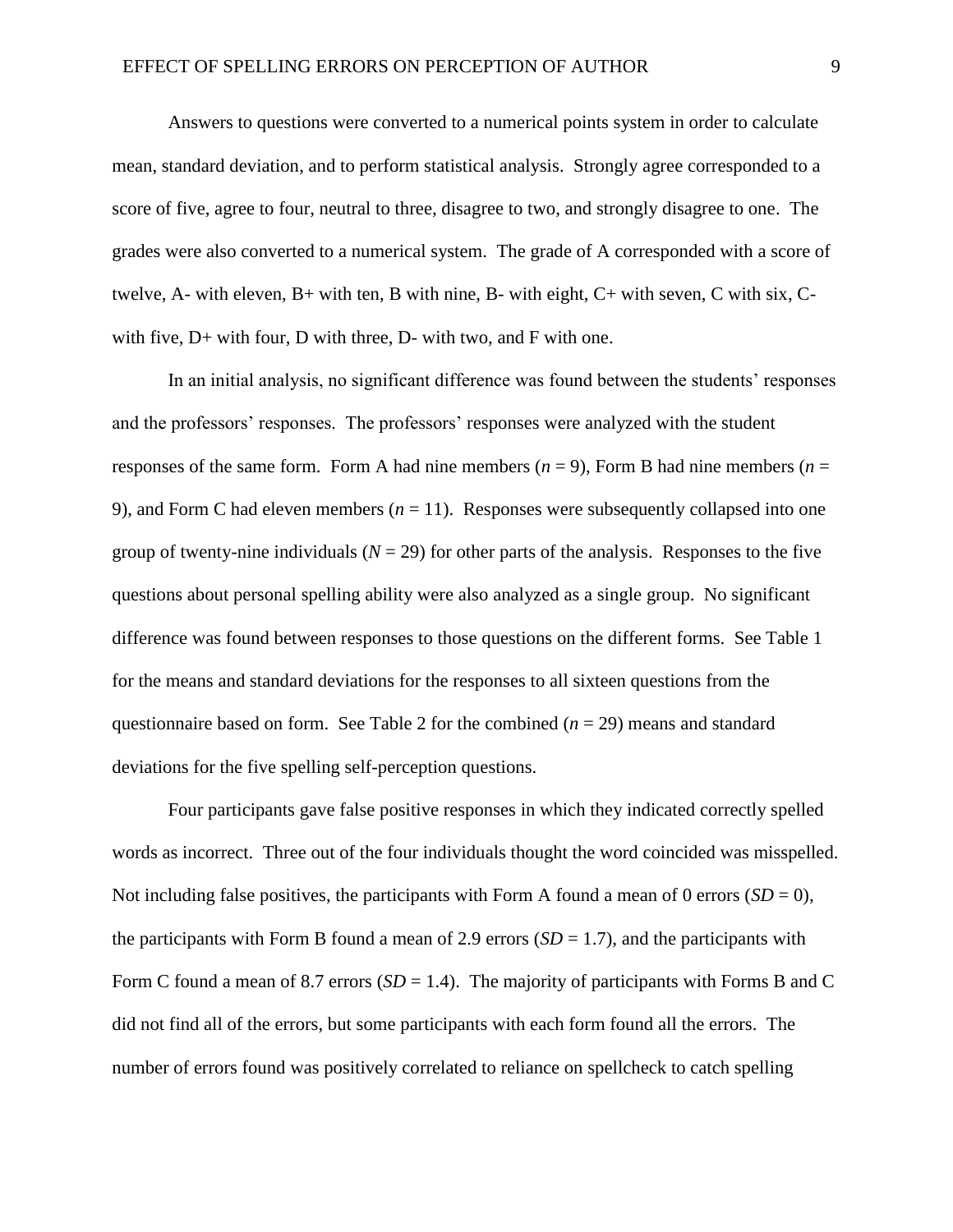errors  $(r (29) = .37, p < .05)$ . The number of errors circled was negatively correlated to the following question items: finding the essay well-written, the author's command of English, the author's GPA, the author's performance in class, the author's intelligence, whether the author edited the essay, ease of reading, ease of understanding (*r*s (29) ranging from -.31 to -.79, *p*s < .05), and the grade given to the essay  $(r (28) = -0.73, p < 0.01)$ . See Table 3 for the correlation coefficients and *p*-values for each question.

Separate one-variable analyses of variance (ANOVAs) were performed for each question pertaining to participants' evaluations of the essay and the author's ability based on the number of errors in the essay. The answers from each form were compared with those from the other forms. Statistically significant effects for the number of errors were found for the following items: finding the essay well-written, the author's command of English, the author's GPA, the author's intelligence, whether the author edited the essay, ease of reading (*F* (2, 26) ranging from 3.96 to 11.41,  $ps < .05$ ), and the grade given to the essay ( $F(2, 25) = 8.56$ ,  $p < .01$ ). See Table 4 for the mean perceptions of the authors as a function of number of spelling errors.

To evaluate the effect of a reader's self-perception of his or her spelling ability on his or her perception of the author, correlation coefficients were calculated separately for each form. For Form A, perceived spelling ability correlated positively with perception of the author's GPA, the author's performance in class, whether the essay was edited, and the grade given to the essay (*r*s (9) ranging from .33 to .58). Perceived spelling ability correlated negatively with the author's command of English and the author's knowledge of English history (*r*s (9) = -.29 and -.17). There was no correlation for the following items: the essay being well-written, the author's intelligence, if the author is a man, ease of reading, and ease of understanding  $(rs(9) = 0)$ .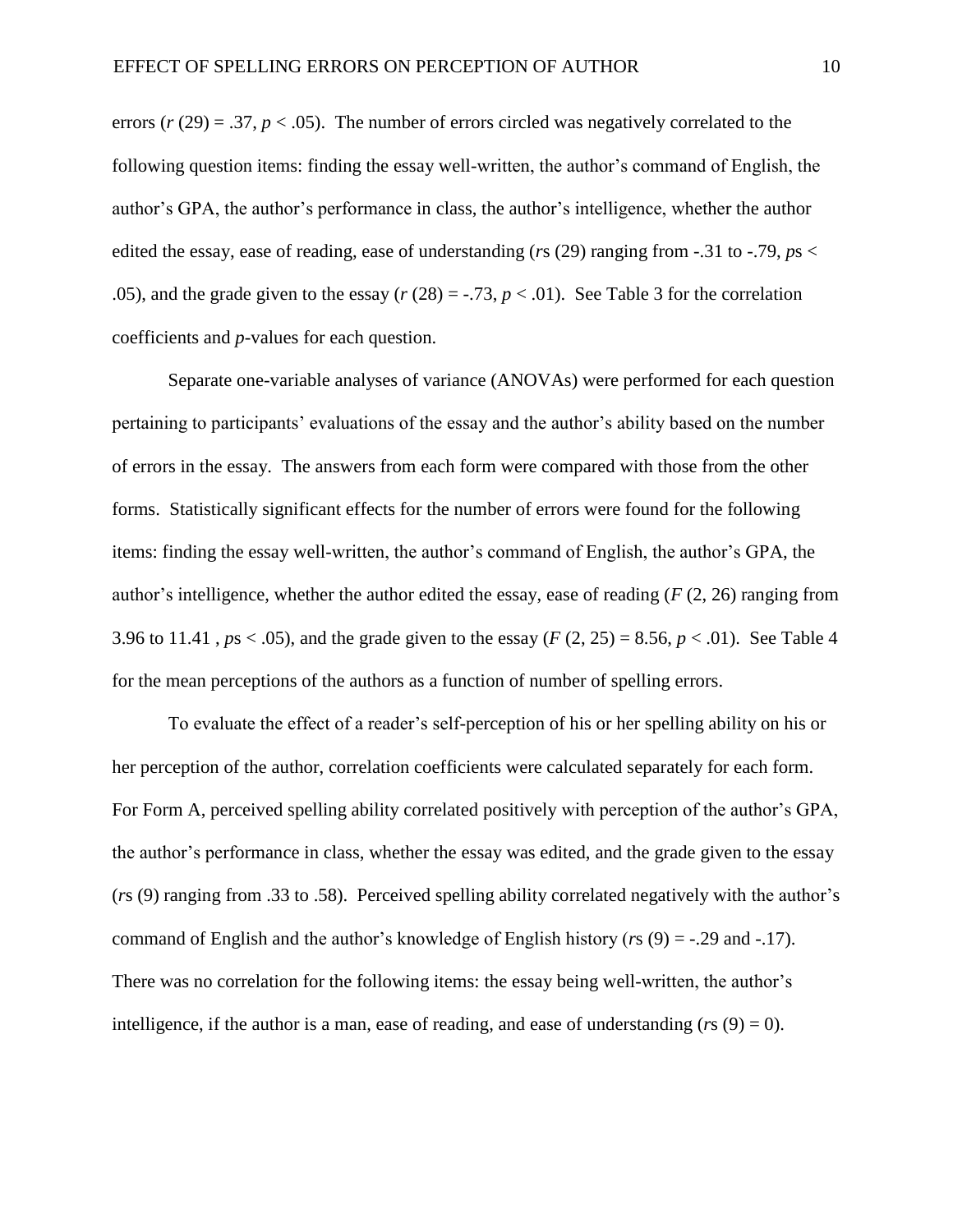For Form B, perceived spelling ability is positively correlated with whether the essay is well-written, the author's GPA, the author's performance in class, the author's intelligence, whether the author is a man, ease of reading, and ease of understanding (*r*s (9) ranging from .17 to .52). Self-perception of spelling correlated negatively with the author's command of English, the author's knowledge of English history, and the grade given to the essay (*r*s (8) ranging from - .06 to -.19). There was no correlation between perception of spelling and whether the author edited the essay  $(r(9) = 0)$ .

For Form C, perception of spelling ability is positively correlated to the essay being wellwritten, the author's command of English, the author's GPA, the author's intelligence, the author's knowledge of English history, whether the author edited the essay, if the author is a man, ease of reading, ease of understanding, and the grade given to the essay (*r*s (11) ranging from .11 to .59). It is negatively correlated to whether the author's performance in class  $(r(11) =$ -.06). See Table 5 for correlation coefficients for each form.

### **Discussion and Conclusion**

The current study investigated the effect of spelling errors on readers' perceptions of authors. The results indicate two principle conclusions. First, the presence of spelling errors causes readers to form negative perceptions of an author's intelligence and writing abilities and an essay's quality. Participants with Form C consistently scored the author and the essay lower than participants with either Form A or Form B. Second, the number of spelling errors affected the degree of negativity in the perceptions of the author. In particular, the presence of more spelling errors caused readers to form more negative perceptions of the author.

The results of the study support one of the three hypotheses. The hypothesis that spelling errors negatively influence a reader's perception of the author, with more errors leading to a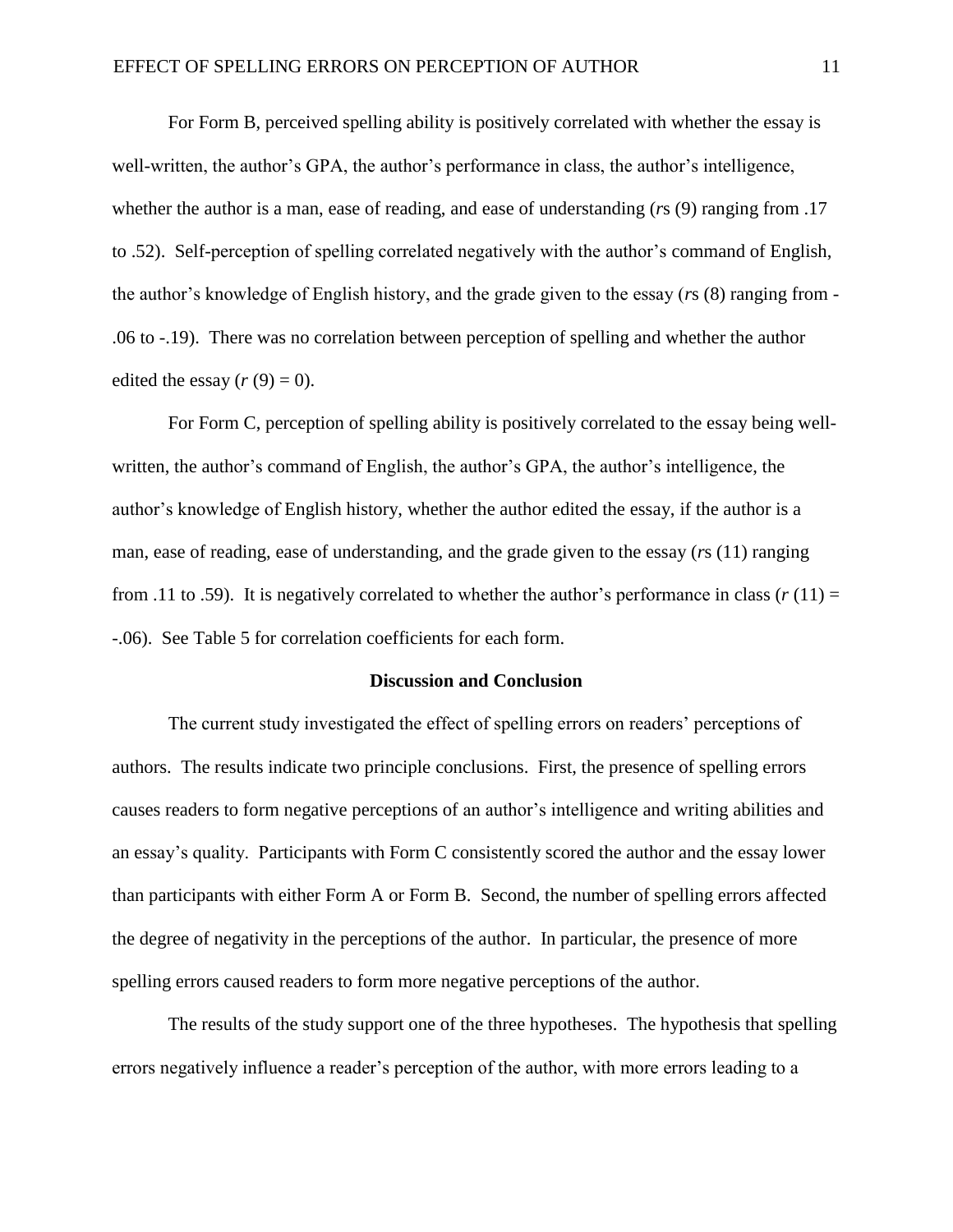more negative perception was supported by the research. The hypotheses that both selfperceived good spellers and professors will be more sensitive to spelling errors and judge the author more harshly were not supported by the results of this study. No significant difference was found between professor and student perceptions of authors on the basis of spelling errors. The correlations between perceived spelling ability and author intelligence ratings were low and random, without any consistent pattern.

The results of this study agree with previous studies investigating readers' perceptions of authors' intelligence and abilities based on spelling errors. Like Varnhagen (2000), Kreiner et al. (2002), and Figueredo and Varnhagen (2005), this study found that readers view the author and the essay more negatively in the error conditions than in the control condition. Readers' scores of the author fluctuated based on how many errors they personally found in the writing sample. Readers who found more errors tended to judge the author more harshly and negatively than those who found fewer errors or were in the control condition. In contrast to Varnhagen (2000), Kreiner et al. (2002), and Figueredo and Varnhagen (2005), this study found some evidence that spelling errors can affect reader perception of items unrelated to either spelling or writing. An increased number of spelling errors led to more negative perceptions for the following items: finding the essay well-written, the author's command of English, the author's GPA, the author's intelligence, whether the author edited the essay, ease of reading, and the grade given to the essay. Neither an author's GPA nor his or her intelligence is necessarily related to spelling or writing skills.

Participants rated the author's intelligence higher in the no-error condition than they did in either of the two error conditions. The average intelligence rating for Form A was 3.89, the average intelligence rating for Form B was 3.78, and the average intelligence rating for form C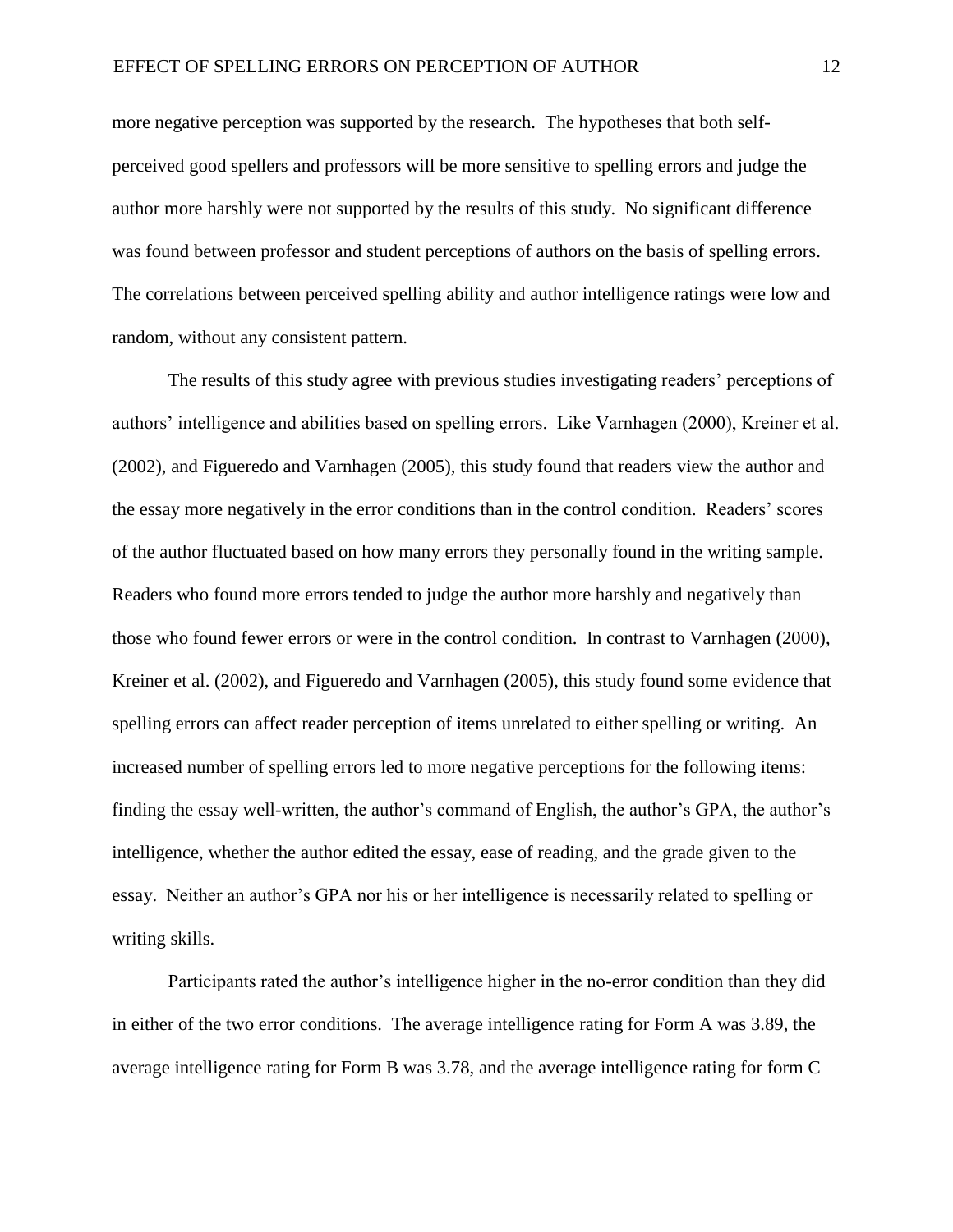was 2.27. Forms A and B had very similar averages across the board, leading to the conclusion that the presence of only five errors did not have a strong influence on the readers' perceptions of the author and the essay. For a few of the questions, participants with Form B scored the author and essay higher on average than participants with Form A (See Table 1 for the average scores for each question). On the other hand, the averages of the responses to Form C were consistently lower than those of either Form A or B. From this it can be concluded that the ten-error condition is judged more harshly than the zero- or five-error conditions.

The professors' responses showed no difference from the student responses of the same form. This was surprising because of the research that stated that teachers view the spelling of a paper as a reliable indicator of quality. The small number of professors surveyed may have led to inconclusive results.

The correlations between a reader's self-perception of spelling ability and his or her perception of the author were also inconclusive. With the exception of the author's GPA, none of the items had a consistent positive or negative correlation to perceived spelling ability between forms. Many of the items had no correlation to spelling ability or very weak correlations. Further research needs to be done to corroborate these results, but the initial analysis indicates that perceived spelling ability has no influence on a reader's perceptions of an author's intelligence or writing ability. See Table 5 for correlation coefficients of the relationship between perceived spelling ability and perception items.

#### **Limitations**

Limitations of the current study include the limited time available and the limited scope of participants. Only twenty-six students filled out the questionnaire. Due to time constraints, the researcher was not able to pass out more questionnaires. Some students filled out the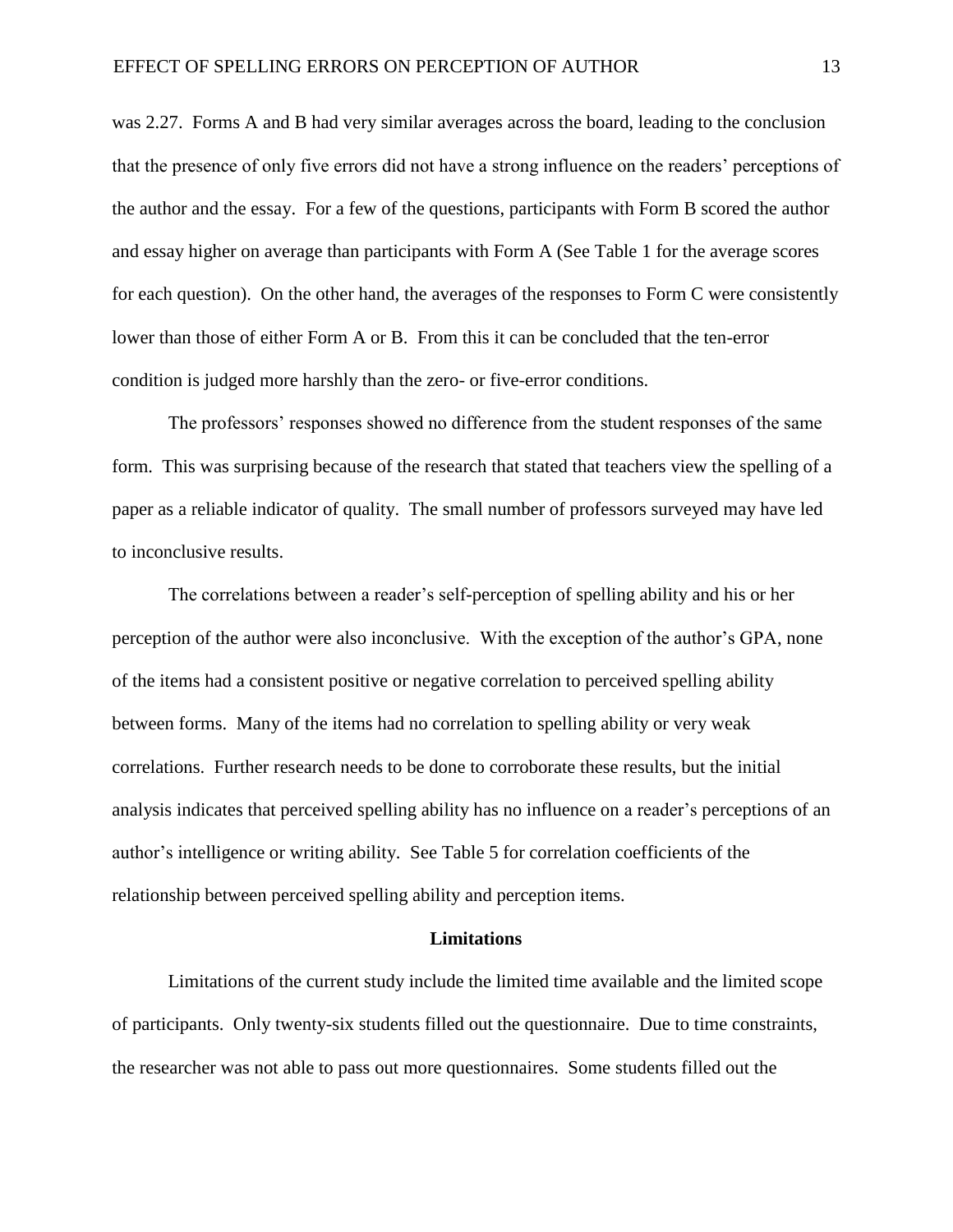questionnaire, but did not notice the back side and failed to complete it. These questionnaires were discarded and the information was not used. Student participants were pulled from friends, classmates, and classmates of friends. That leads to a concentration of students from certain majors and a lack of students from other majors. The majority of the participants were female. This does not negate the data collected, but it makes it more difficult to generalize the results to the whole population. It may not be a fair representation of the campus as a whole or the college student population as a whole. Other limitations included the small number of professor participants and the necessity of passing out the questionnaire by hand. The questionnaire could not be emailed or sent over the computer because word-processing technology would have indicated the misspelled words, defeating the purpose of the survey.

Because only three professors completed the questionnaire, the results from their responses are inconclusive. In order to truly tell if professors view spelling errors more harshly than students, it would be necessary to have a larger sample size to analyze and compare with the student responses.

This study is further limited because only one method was used to gather data. In order to test the truth of the questionnaire responses, other methods should have been employed to collect more data. Additional methods that could have been used include: interviews about perceptions of spelling errors or personal spelling ability and spelling tests to test actual spelling ability. To look more deeply into the how poor spellers and teachers view spelling errors, interviews with both populations would be informational and give more insight into possible differences in perception.

Further research is needed to duplicate the findings of this study in different settings and with a larger, more varied sample population. Further studies with more methods could find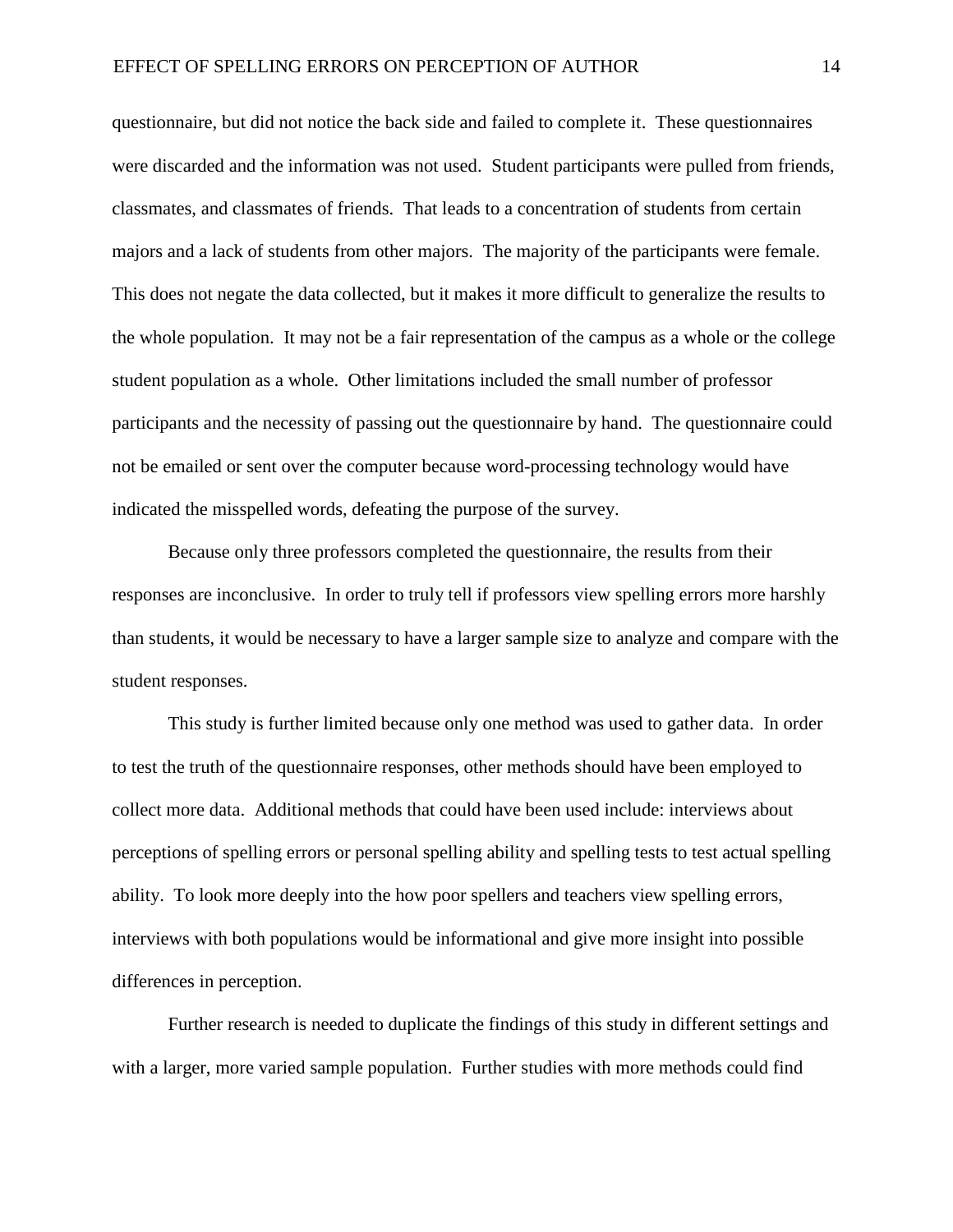correlations and patterns that this study failed to observe. Other areas of interest that proceed from the findings of this study include: the difference between student, professor, and professional perceptions of spelling errors in writing samples, perception of spelling errors in different contexts ranging from formal to informal, when the number of spelling errors becomes important in perception formation, and how students view professors' misspellings in class notes, handouts, or emails.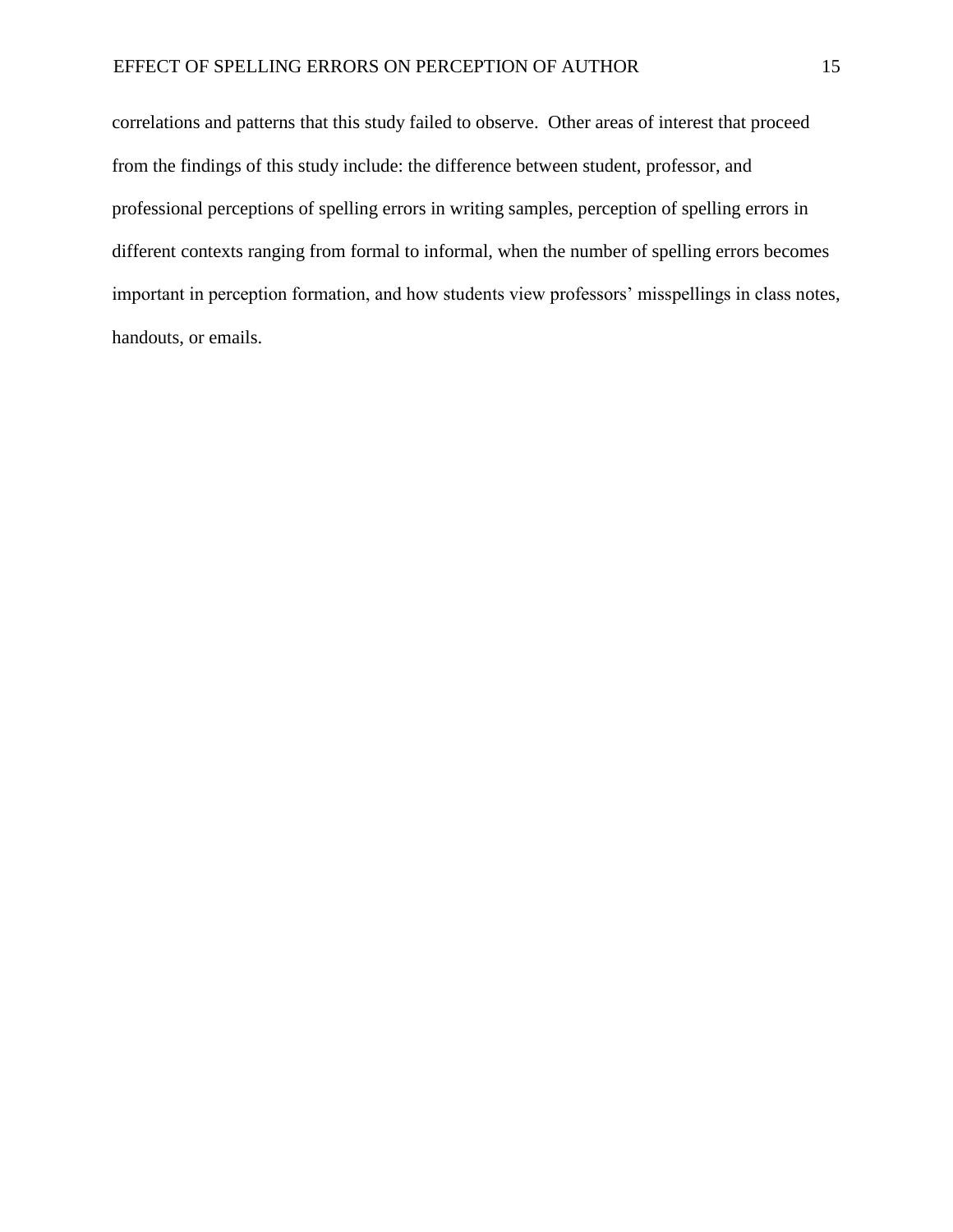#### References

- Baker, O., & Puente, M. (2013, Aug 5). Turns out, spelling can make a diffrence—er, difference. *USA Today.* Retrieved from http://usatoday30.usatoday.com/LIFE/usaedition/2013-08- 06-does-spelling-matter-\_ST\_U.htm
- Cann, A. (1991). Stereotypes about physical and social characteristics based on social and professional competence information. *Journal of Social Psychology, 131*(2), 225-231.
- Figueredo, L. & Varnhagen, C.K. (2005). Didn't you run the spell checker? Effects of type of spelling error and use of a spell checker on perceptions of the author. *Reading Psychology, 26*, 441-458.
- Grobe, C.H. (1981). Syntactic maturity, mechanics, and vocabulary as predictors of quality ratings. *Research in the Teaching of English, 15*(1), 75-85.
- Kreiner, D.S., Schnakenberg, S.D., Green, A.G., Costello, M.J., & McClin, A.F. (2002). Effects of spelling errors on the perception of writers. *The Journal of General Psychology, 129*(1), 5-17.
- Rafoth, B.A. & Combs, W. (1983). Syntactic complexity and readers' perception of an author's credibility. *Research in the Teaching of English, 17*(2), 165-169.
- Rankin, J.L., Bruning, R.H., & Timme, V.L. (1994). The development of beliefs about spelling and their relationship to spelling performance. *Applied Cognitive Psychology, 8,* 213-232.
- Rankin, J.L., Bruning, R.H., Timme, V.L., & Katkanant, C. (1993). Is writing affected by spelling performance and beliefs about spelling? *Applied Cognitive Psychology, 7,* 155- 169.
- Stewart, M.F. & Grobe, C.H. (1979). Syntactic maturity, mechanics of writing, and teachers' quality ratings. *Research in the Teaching of English, 13*(3), 207-215.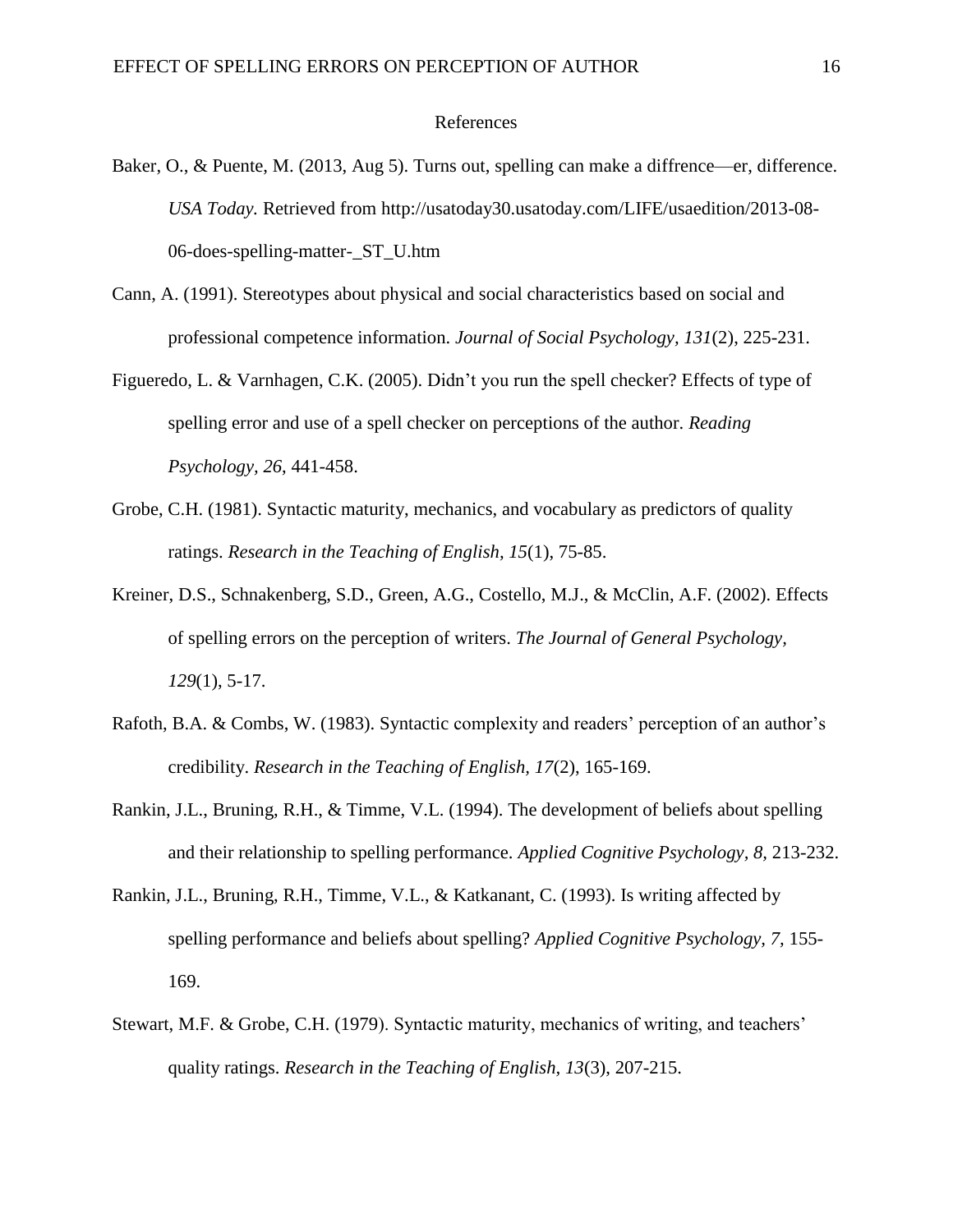- Tat, M.J. & Azuma, T. (2012). Don't shoot the messnger: Memory for misspellings in context. *Journal of Psycholinguistic Research, 41*, 215-236.
- Varnhagen, C.K. (2000). Shoot the messenger and disregard the message? Children's attitudes toward spelling. *Reading Psychology, 21*, 115-128.
	- X. (1991). Vygotsky and the bad speller's\* nightmare\*. *The English Journal, 80*(8), 65-70.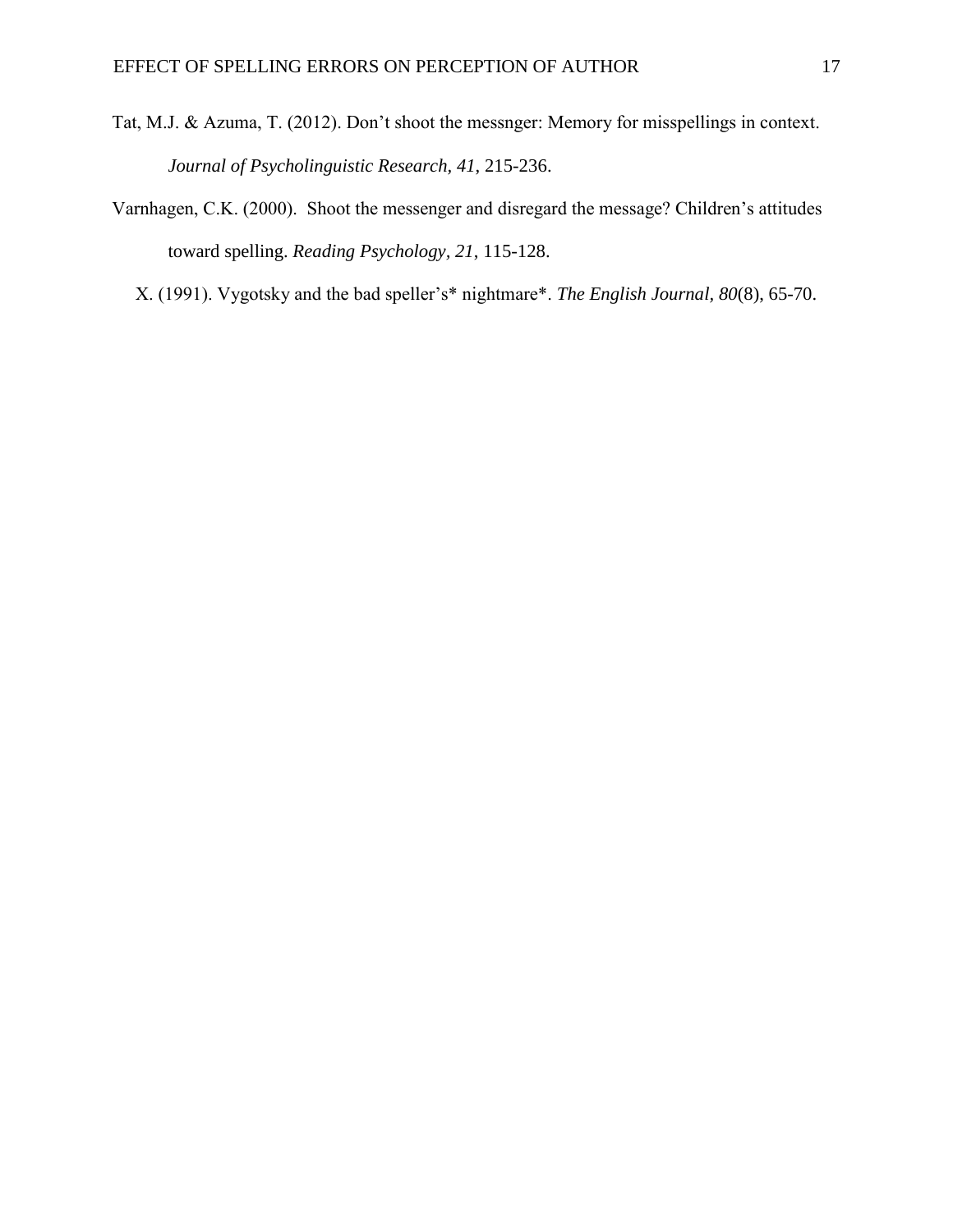### EFFECT OF SPELLING ERRORS ON PERCEPTION OF AUTHOR 18

### Chart 1

## Spelling Errors Present in Form A, B, and C of the Questionnaire

|               | Form A | Form B                                                      | Form C                                                                                                          |
|---------------|--------|-------------------------------------------------------------|-----------------------------------------------------------------------------------------------------------------|
| <b>Errors</b> |        | cronicle<br>langauge<br>evenchually<br>writen<br>seperation | kronicle<br>essenitally<br>Engsh<br>rite<br>evidnece<br>prefrences<br>ceries<br>improtance<br>lanuagge<br>agian |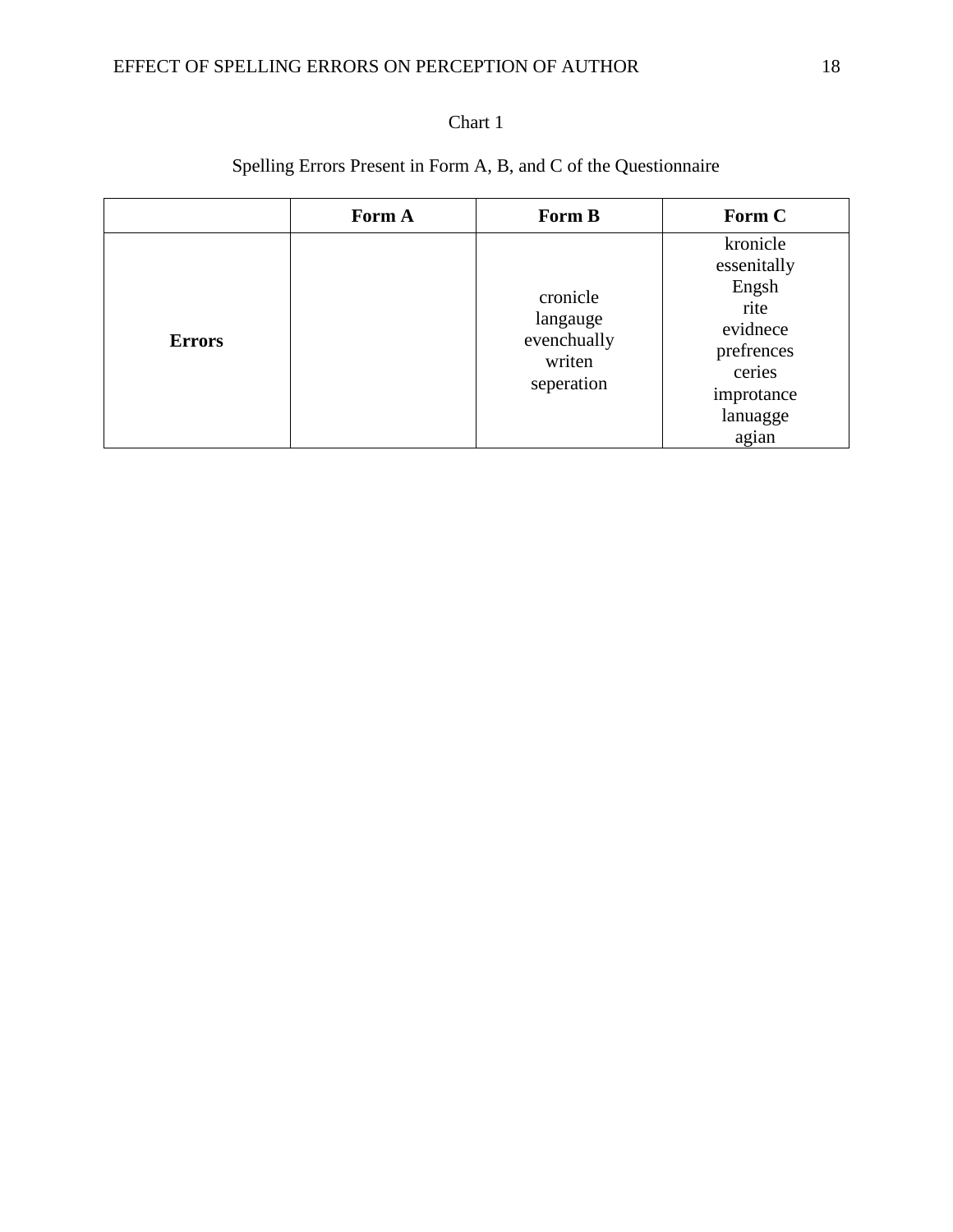|                                        | <b>Questionnaire Form</b> |          |          |  |  |  |
|----------------------------------------|---------------------------|----------|----------|--|--|--|
| <b>Question</b>                        | Form A                    | Form B   | Form C   |  |  |  |
| Essay well-written                     | 3.1(0.8)                  | 3.0(1.3) | 1.9(0.8) |  |  |  |
| Author has good<br>command of English  | 3.3(1.0)                  | 3.6(0.9) | 2.3(0.8) |  |  |  |
| Author has good GPA                    | 3.3(0.8)                  | 3.5(0.7) | 2.7(0.6) |  |  |  |
| Author does well in<br>classes         | 3.4(0.9)                  | 3.5(0.9) | 2.7(0.6) |  |  |  |
| Author seen as<br>intelligent          | 3.6(1.0)                  | 3.5(1.2) | 2.4(0.5) |  |  |  |
| <b>Author knows English</b><br>history | 3.6(0.9)                  | 3.9(0.8) | 3.6(0.7) |  |  |  |
| Essay edited                           | 3.5(0.7)                  | 3.1(0.8) | 1.8(0.9) |  |  |  |
| Author is a man                        | 3.0(0.7)                  | 3.0(1.0) | 3.1(0.5) |  |  |  |
| Essay easy to read                     | 3.6(0.7)                  | 3.4(1.1) | 2.1(0.5) |  |  |  |
| Essay easy to<br>understand            | 3.4(0.9)                  | 3.4(1.1) | 2.7(0.8) |  |  |  |
| Grade given                            | 9.1(2.0)                  | 9.3(2.6) | 5.4(2.6) |  |  |  |
| I am a good speller                    | 4.0(0.8)                  | 3.6(1.0) | 3.9(0.7) |  |  |  |
| I think less of bad<br>spellers        | 2.7(0.8)                  | 2.8(1.0) | 2.4(0.6) |  |  |  |
| I take pride in my<br>spelling         | 3.1(1.0)                  | 3.3(0.8) | 3.1(0.7) |  |  |  |
| I wish I could spell<br>better         | 4.0(0.7)                  | 3.6(0.7) | 3.6(1.0) |  |  |  |
| I rely on spellcheck<br>often.         | 2.9(1.2)                  | 3.6(1.2) | 3.9(0.9) |  |  |  |

Mean (Standard Deviation in Parenthesis) Perception of the Author as a Function of Number of Spelling Errors and Self-Perception of Spelling Ability (*n* = 29)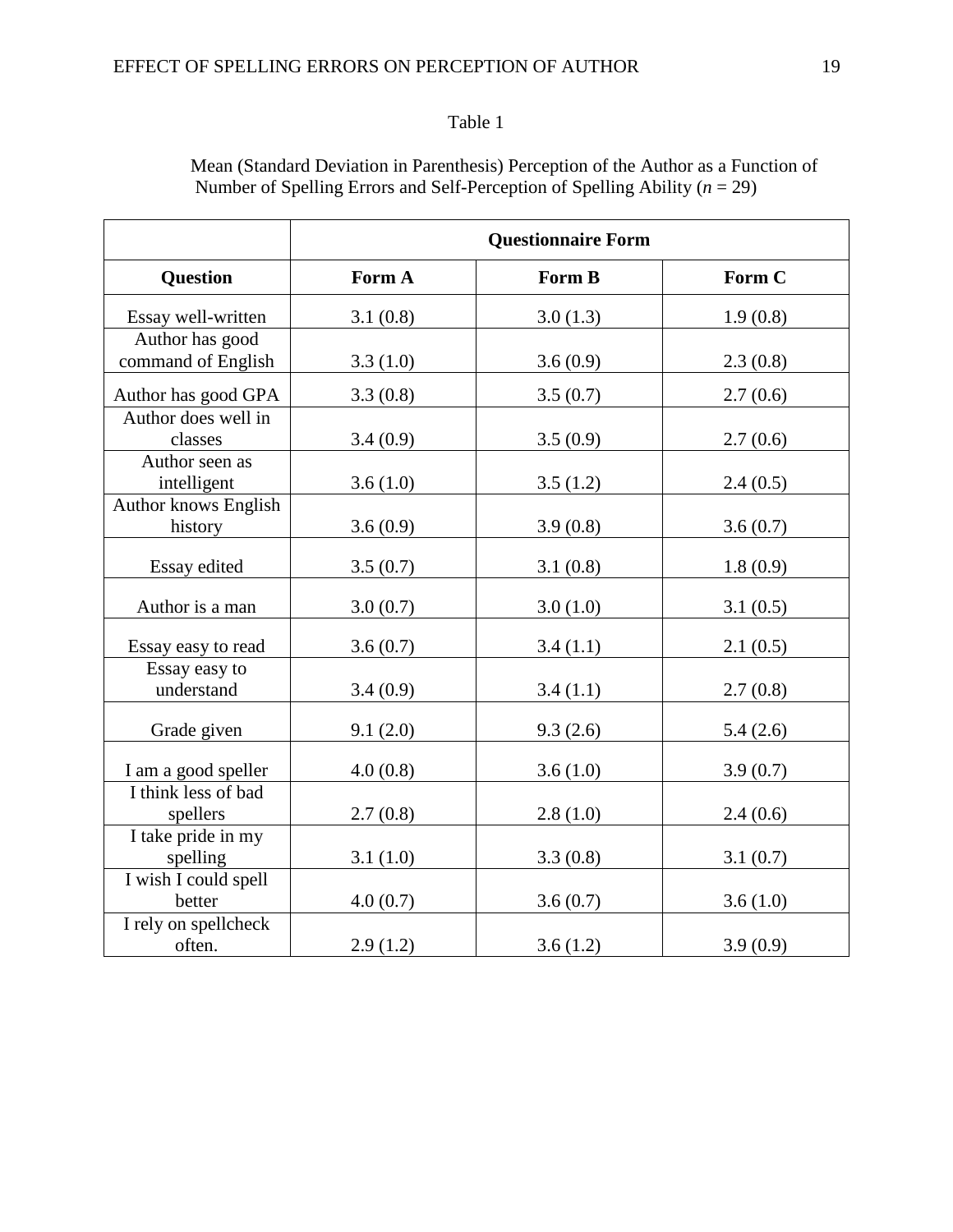Mean and Standard Deviation of Questions About Personal Spelling Ability (*n* = 29)

| <b>Question</b>               | <b>Mean</b> | <b>Standard Deviation</b> |
|-------------------------------|-------------|---------------------------|
| I am a good speller.          | 3.8         | 0.8                       |
| I think less of bad spellers. | 2.6         | 0.9                       |
| I take pride in my spelling.  | 3.2         | 0.8                       |
| I wish I could spell better.  | 3.7         | 0.8                       |
| I rely on spellcheck often.   | 3.5         | 1.2                       |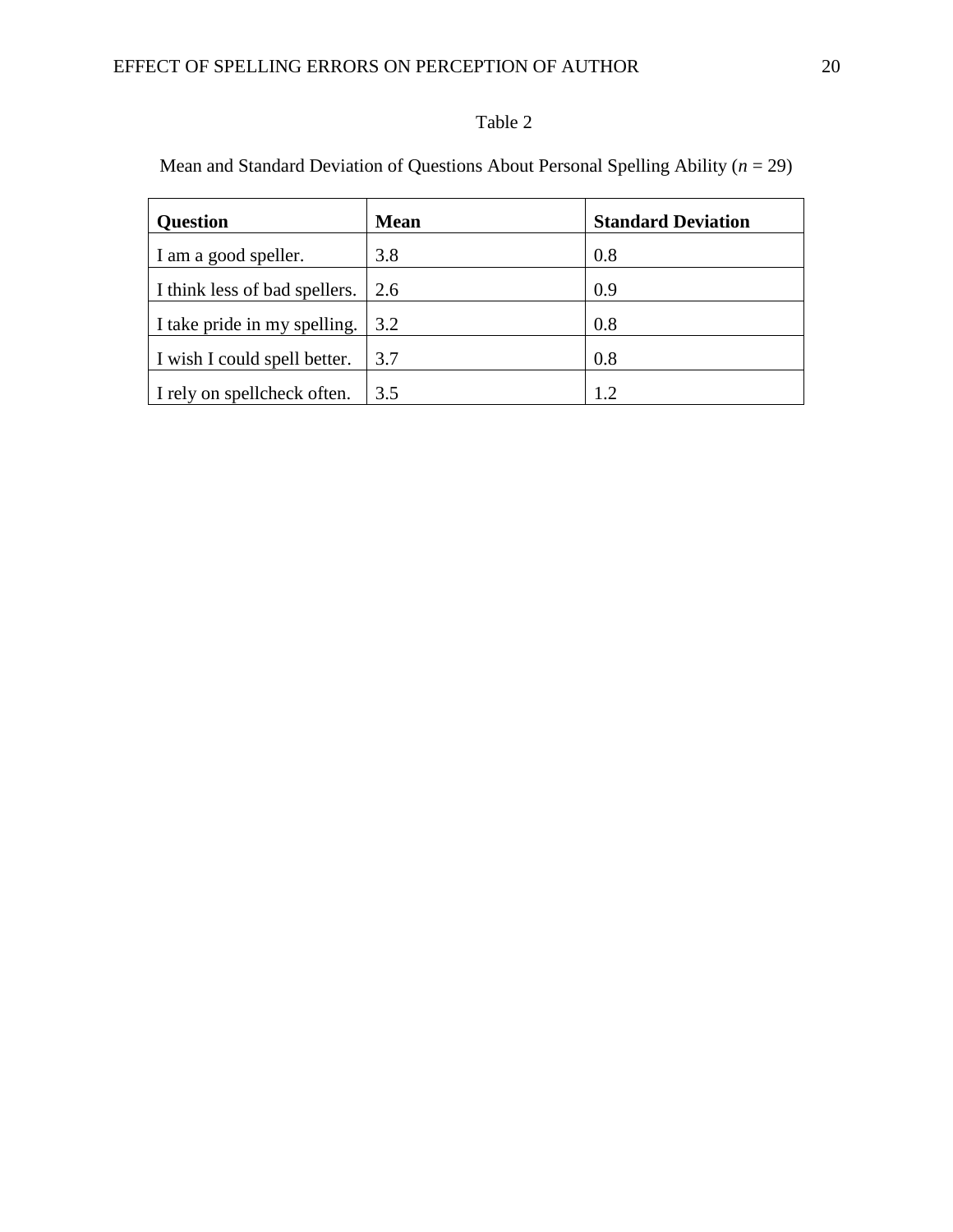| <b>Perception Item</b>                                                                           | <b>Correlation Coefficient</b><br>(r) | P-value |
|--------------------------------------------------------------------------------------------------|---------------------------------------|---------|
| Essay well written*                                                                              | $-.544$                               | < 01    |
| Author has a good<br>command of English*                                                         | $-.551$                               | < 01    |
| Author has good GPA*                                                                             | $-.446$                               | < 01    |
| Author does well in<br>classes*                                                                  | $-.443$                               | < 01    |
| Author seen as intelligent*                                                                      | $-.696$                               | < 01    |
| <b>Author knows English</b><br>history                                                           | $-.111$                               | .283    |
| Essay edited*                                                                                    | $-.788$                               | < 01    |
| Author is a man                                                                                  | .095                                  | .312    |
| Essay easy to read*                                                                              | $-.651$                               | < 01    |
| Essay easy to understand*                                                                        | $-.313$                               | .049    |
| Grade given <sup><math>*^2</math></sup><br>$\frac{1}{2}$ Ctatictically cignificant (n $\geq$ 05) | $-.732$                               | < 01    |

Correlation Between Number of Errors found and Perception of Author (*N*=29)

Statistically significant  $(p < .05)$ 

 $\overline{a}$ 

 $2$  *N*=28, one participant did not answer this question. This was taken into account during statistical analysis.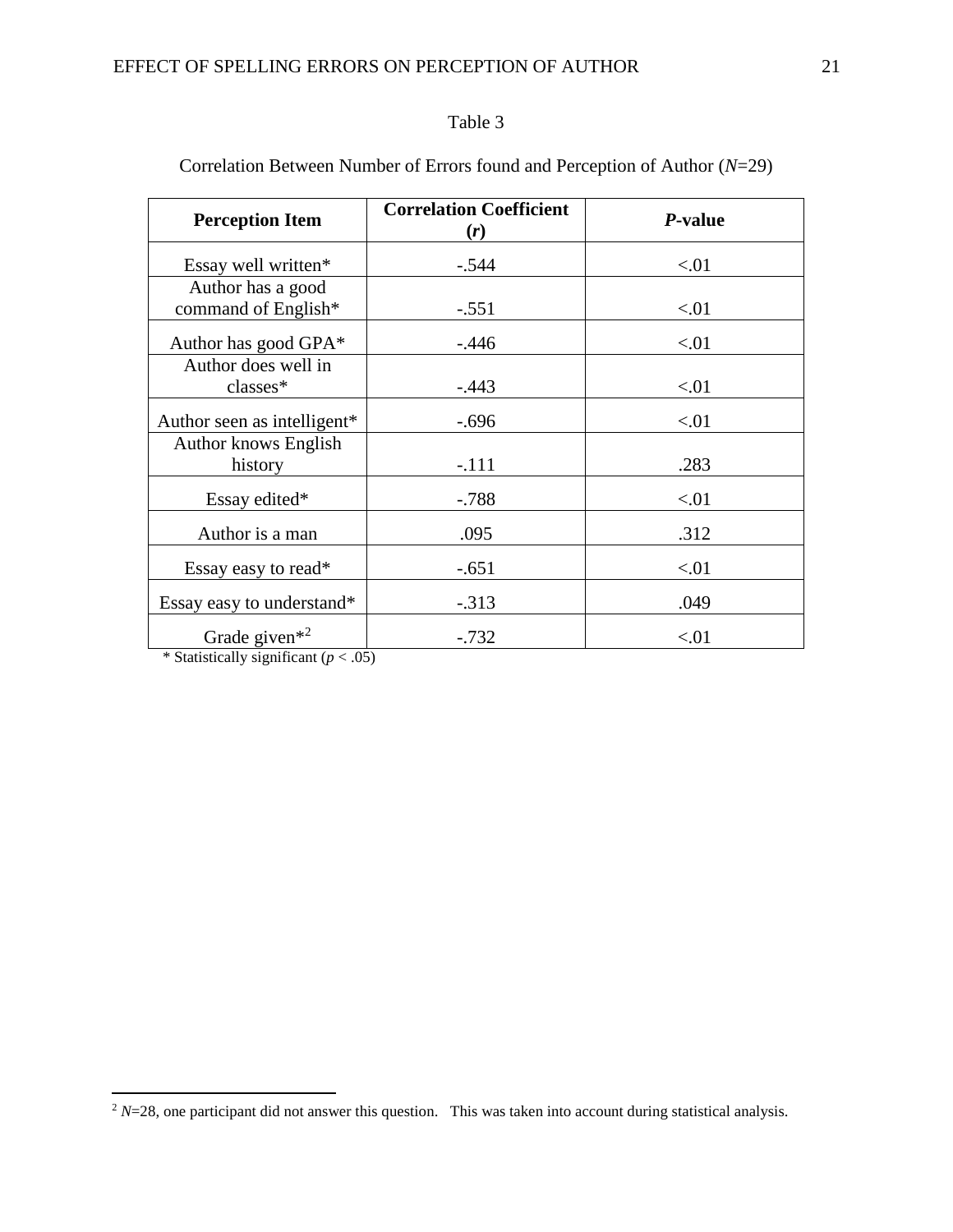### Mean (Standard Deviation in Parenthesis) Perception of the Author as a Function of Number of Spelling Errors (*n* = 29)

|                                | <b>Questionnaire Form (Number of Spelling Errors)</b> |                   |                    |  |  |
|--------------------------------|-------------------------------------------------------|-------------------|--------------------|--|--|
| <b>Perception Item</b>         | Form A (0 errors)                                     | Form B (5 errors) | Form C (10 errors) |  |  |
| Essay well-written*            | 3.1(0.8)                                              | 3.0(1.3)          | 1.9(0.8)           |  |  |
| Author has good<br>command of  |                                                       |                   |                    |  |  |
| English <sup>*</sup> °         | 3.3(1.0)                                              | 3.6(0.9)          | 2.3(0.8)           |  |  |
| Author has good                |                                                       |                   |                    |  |  |
| $GPA^*$ °                      | 3.3(0.8)                                              | 3.5(0.7)          | 2.7(0.6)           |  |  |
| Author does well in            |                                                       |                   |                    |  |  |
| classes°                       | 3.4(0.9)                                              | 3.5(0.9)          | 2.7(0.6)           |  |  |
| Author seen as<br>intelligent* | 3.6(1.0)                                              | 3.5(1.2)          | 2.4(0.5)           |  |  |
| <b>Author knows English</b>    |                                                       |                   |                    |  |  |
| history <sup>o</sup>           | 3.6(0.9)                                              | 3.9(0.8)          | 3.6(0.7)           |  |  |
| Essay edited*                  | 3.5(0.7)                                              | 3.1(0.8)          | 1.8(0.9)           |  |  |
| Author is a man                | 3.0(0.7)                                              | 3.0(1.0)          | 3.1(0.5)           |  |  |
| Essay easy to read*            | 3.6(0.7)                                              | 3.4(1.1)          | 2.1(0.5)           |  |  |
| Essay easy to<br>understand    | 3.4(0.9)                                              | 3.4(1.1)          | 2.7(0.8)           |  |  |
| Grade given <sup>*</sup> °     | 9.1(2.0)                                              | 9.3(2.6)          | 5.4(2.6)           |  |  |

\* Statistically significant ( $p < .05$ ) with respect to number of errors

<sup>o</sup> Items in which participants with Form B scored the author or essay higher than those with Form A on average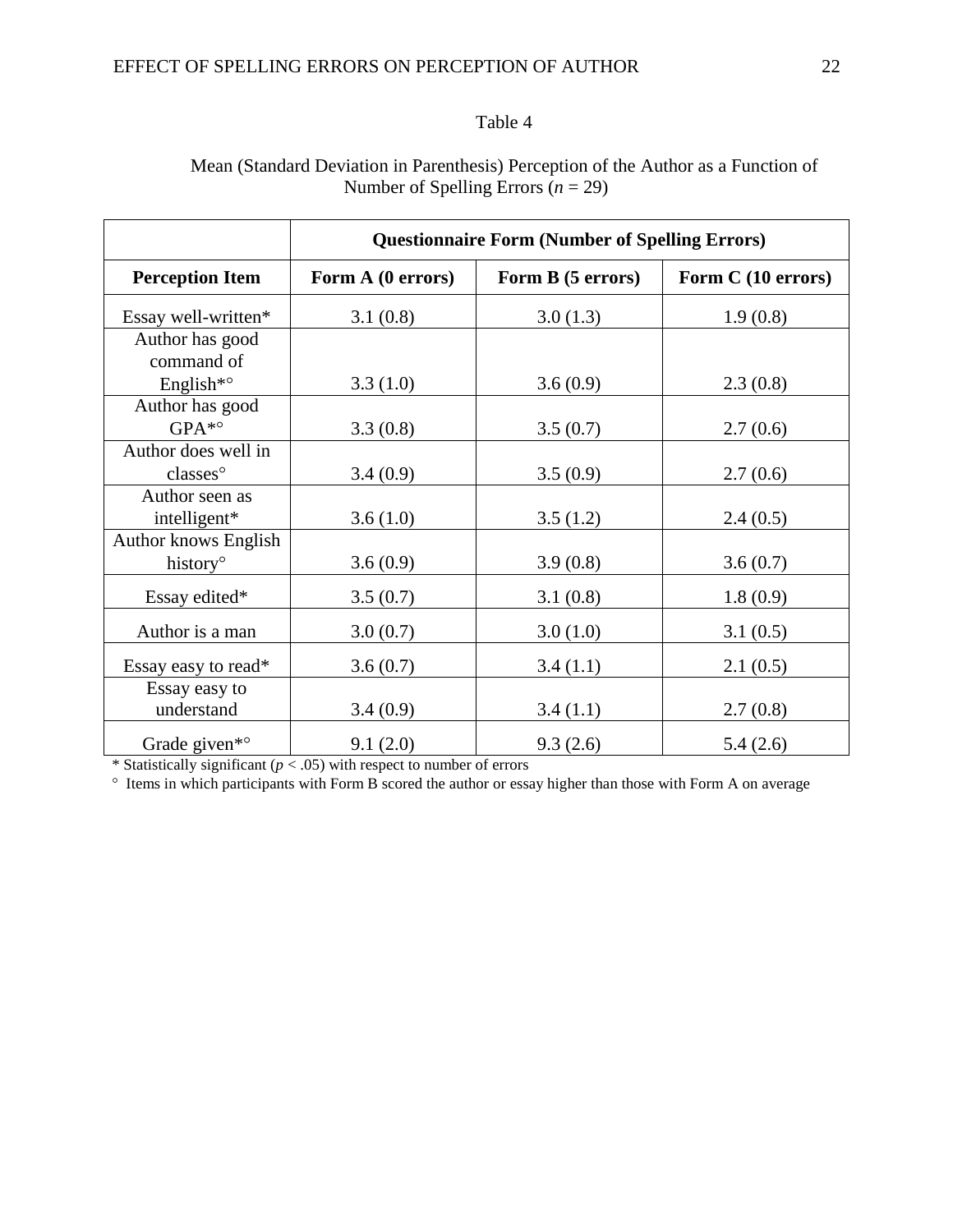### Correlation Coefficients (*r*) for Relationship Between Perceived Spelling and Various Perception Items

|                                        |                | <b>Questionnaire Form</b> |         |
|----------------------------------------|----------------|---------------------------|---------|
| <b>Perception Item</b>                 | Form A         | Form B                    | Form C  |
| Essay well-written                     | $\overline{0}$ | .221                      | .156    |
| Author has good<br>command of English  | $-.289$        | $-.190$                   | .356    |
| Author has good<br><b>GPA</b>          | .346           | .377                      | .135    |
| Author does well in<br>classes         | .333           | .171                      | $-.060$ |
| Author seen as<br>intelligent          | $\overline{0}$ | .238                      | .281    |
| <b>Author knows English</b><br>history | $-167$         | $-.070$                   | .346    |
| Essay edited                           | .397           | $\overline{0}$            | .588    |
| Author is a man                        | $\overline{0}$ | .493                      | .553    |
| Essay easy to read                     | $\overline{0}$ | .521                      | .288    |
| Essay easy to<br>understand            | $\overline{0}$ | .521                      | .113    |
| Grade given                            | .581           | $-.061$                   | .452    |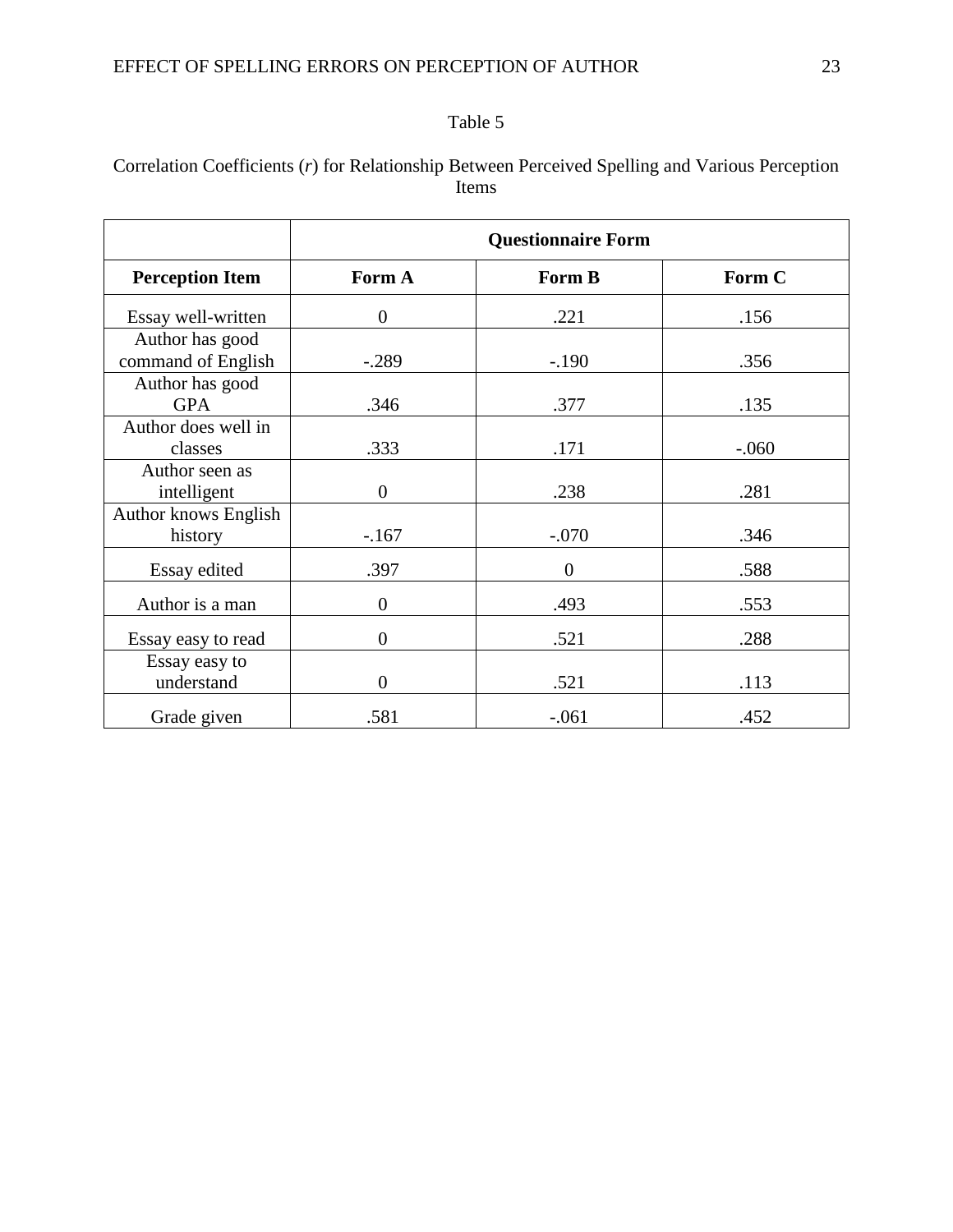| What is your major/profession?          |    |                                          |
|-----------------------------------------|----|------------------------------------------|
| What is your year in school?            | OR | What is your highest level of education? |
| $\Box$ Freshman (1 <sup>st</sup> year)  |    | $\Box$ High School                       |
| $\Box$ Sophomore (2 <sup>nd</sup> year) |    | $\Box$ Bachelor's degree                 |
| $\Box$ Junior (3 <sup>rd</sup> year)    |    | $\Box$ Master's degree                   |
| $\Box$ Senior (4 <sup>th</sup> year)    |    | $\Box$ Ph.D. or doctorate                |
| $\Box$ Super-senior (5+ years)          |    |                                          |

Appendix A

Is English your native language? YES NO

Read this short writing sample, written by a college student.

It is hard to chronicle English spelling from 1100 to 1300 due to the dominance of French in England. English essentially went underground. The output of written English diminished as fewer and fewer people knew how to read or write it. English became a mostly spoken language. There is evidence that the West Saxon standard was maintained in the beginning but it eventually fell out of use. When English was written during this time, spelling was governed by regional dialects and preferences. Just when it seemed that French might take over, a series of events coincided that helped English regain its previous prominence. In 1204, King John lost his holdings in Normandy which led to a gradual cultural and linguistic separation from French. English nationalism was growing. The Bubonic Plague increased the importance of the laboring class and their language—English. Through these events, English became well-known again.

Please answer the following questions about the writing sample and the author.

1. This essay is well-written.

|                                                           |  | O Strongly Agree O Agree O Neutral O Disagree O Strongly Disagree                                              |
|-----------------------------------------------------------|--|----------------------------------------------------------------------------------------------------------------|
| 2. The author has a good command of the English language. |  |                                                                                                                |
|                                                           |  | O Strongly Agree O Agree O Neutral O Disagree O Strongly Disagree                                              |
| 3. The author has a good GPA.                             |  |                                                                                                                |
|                                                           |  | O Strongly Agree O Agree O Neutral O Disagree O Strongly Disagree                                              |
| 4. The author does well in his or her classes.            |  |                                                                                                                |
|                                                           |  | $\bigcirc$ Strongly Agree $\bigcirc$ Agree $\bigcirc$ Neutral $\bigcirc$ Disagree $\bigcirc$ Strongly Disagree |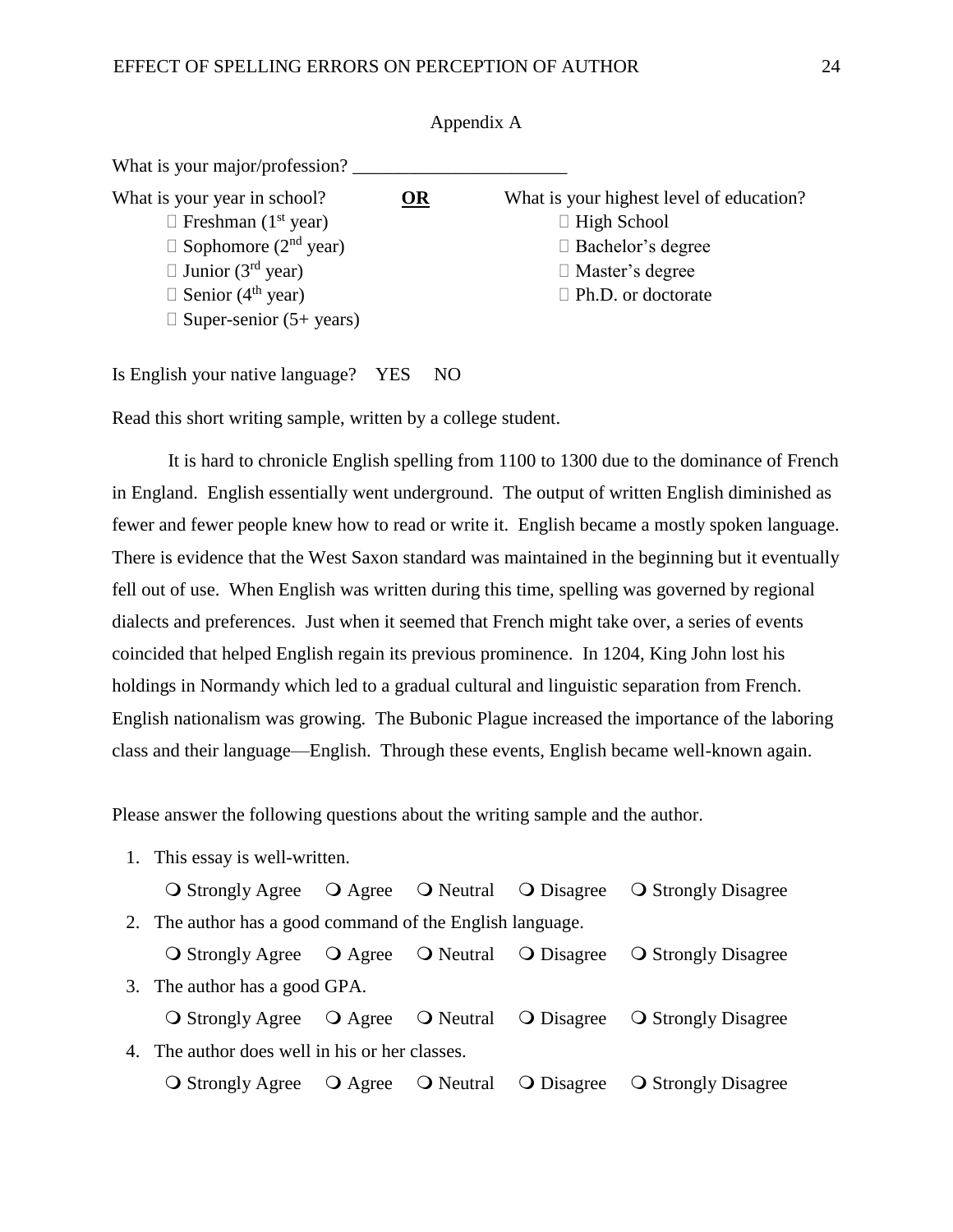|    | 5. The author would be seen as intelligent by others.                  |           |                   |            |                                                                   |
|----|------------------------------------------------------------------------|-----------|-------------------|------------|-------------------------------------------------------------------|
|    |                                                                        |           |                   |            | O Strongly Agree O Agree O Neutral O Disagree O Strongly Disagree |
| 6. | The author is knowledgeable about the history of English.              |           |                   |            |                                                                   |
|    |                                                                        |           |                   |            | O Strongly Agree O Agree O Neutral O Disagree O Strongly Disagree |
|    | 7. The author edited this essay.                                       |           |                   |            |                                                                   |
|    |                                                                        |           |                   |            | O Strongly Agree O Agree O Neutral O Disagree O Strongly Disagree |
|    | 8. The author is a man.                                                |           |                   |            |                                                                   |
|    |                                                                        |           |                   |            | O Strongly Agree O Agree O Neutral O Disagree O Strongly Disagree |
|    | 9. This essay was easy to read.                                        |           |                   |            |                                                                   |
|    |                                                                        |           |                   |            | O Strongly Agree O Agree O Neutral O Disagree O Strongly Disagree |
|    | 10. This essay was easy to understand.                                 |           |                   |            |                                                                   |
|    |                                                                        |           |                   |            | O Strongly Agree O Agree O Neutral O Disagree O Strongly Disagree |
|    | 11. If you were a professor what grade would you give this essay?      |           |                   |            |                                                                   |
|    | $\mathbf{A}$<br>$A-$<br>$B+$                                           | $B$ $B$ - | $C+$ $C$          | $C$ - D+   | D<br>$D-$<br>$\mathbf{F}$                                         |
|    |                                                                        |           |                   |            |                                                                   |
|    |                                                                        |           |                   |            |                                                                   |
|    | Please answer the following questions about your own spelling ability. |           |                   |            |                                                                   |
|    | 1. I am a good speller.                                                |           |                   |            |                                                                   |
|    |                                                                        |           |                   |            | O Strongly Agree O Agree O Neutral O Disagree O Strongly Disagree |
|    | 2. I think less of people who misspell words.                          |           |                   |            |                                                                   |
|    | O Strongly Agree O Agree O Neutral O Disagree                          |           |                   |            | <b>O</b> Strongly Disagree                                        |
|    | 3. I take pride in my spelling ability.                                |           |                   |            |                                                                   |
|    | <b>O</b> Strongly Agree                                                |           | O Agree O Neutral | O Disagree | <b>O</b> Strongly Disagree                                        |

- 4. I wish I was a better speller.
- O Strongly Agree O Agree O Neutral O Disagree O Strongly Disagree 5. I often rely on spellcheck to catch spelling errors. O Strongly Agree Q Agree Q Neutral Q Disagree Q Strongly Disagree

Please go back to the essay and circle any spelling errors you found.

Please write any other comments you have about the essay, the author, or your own spelling ability.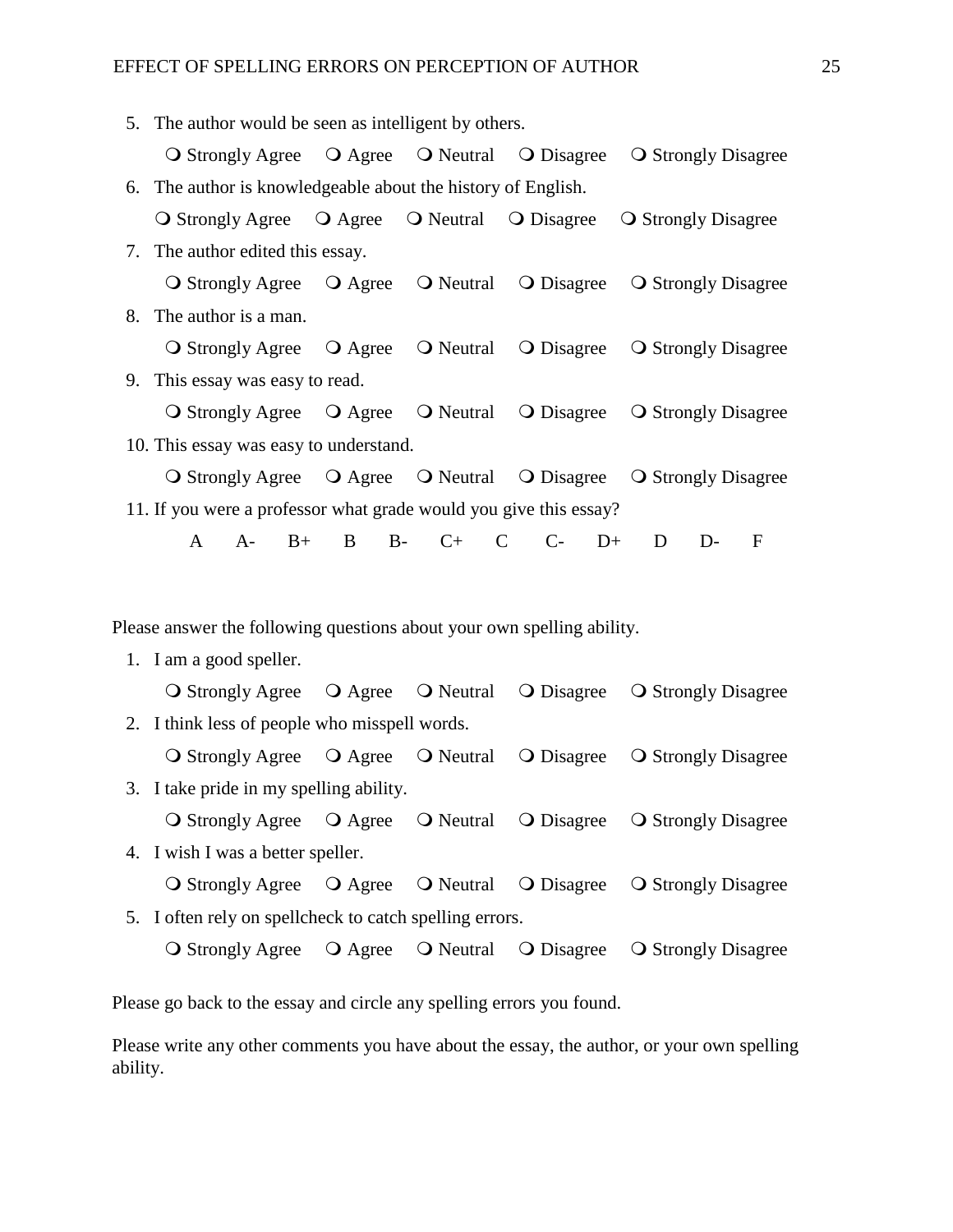|                                         |           | Appendix B                               |
|-----------------------------------------|-----------|------------------------------------------|
| What is your major/profession?          |           |                                          |
| What is your year in school?            | <b>OR</b> | What is your highest level of education? |
| $\Box$ Freshman (1 <sup>st</sup> year)  |           | $\Box$ High school                       |
| $\Box$ Sophomore (2 <sup>nd</sup> year) |           | $\Box$ Bachelor's degree                 |
| $\Box$ Junior (3 <sup>rd</sup> year)    |           | $\Box$ Master's degree                   |
| $\Box$ Senior (4 <sup>th</sup> year)    |           | $\Box$ Ph.D. or doctorate                |
| $\Box$ Super-senior (5+ years)          |           |                                          |

Is English your native language? YES NO

Read this short writing sample, written by a college student.

It is hard to cronicle English spelling from 1100 to 1300 due to the dominance of French in England. English essentially went underground. The output of written English diminished as fewer and fewer people knew how to read or write it. English became a mostly spoken langauge. There is evidence that the West Saxon standard was maintained in the beginning but it evenchually fell out of use. When English was writen during this time, spelling was governed by regional dialects and preferences. Just when it seemed that French might take over, a series of events coincided that helped English regain its previous prominence. In 1204, King John lost his holdings in Normandy which led to a gradual cultural and linguistic seperation from French. English nationalism was growing. The Bubonic Plague increased the importance of the laboring class and their language—English. Through these events, English became well-known again.

Please answer the following questions about the writing sample and the author.

12. This essay is well-written.

O Strongly Agree Q Agree Q Neutral Q Disagree Q Strongly Disagree 13. The author has a good command of the English language.

O Strongly Agree Q Agree Q Neutral Q Disagree Q Strongly Disagree 14. The author has a good GPA. O Strongly Agree Q Agree Q Neutral Q Disagree Q Strongly Disagree

15. The author does well in his or her classes.

O Strongly Agree Q Agree Q Neutral Q Disagree Q Strongly Disagree 16. The author would be seen as intelligent by others.

O Strongly Agree Q Agree Q Neutral Q Disagree Q Strongly Disagree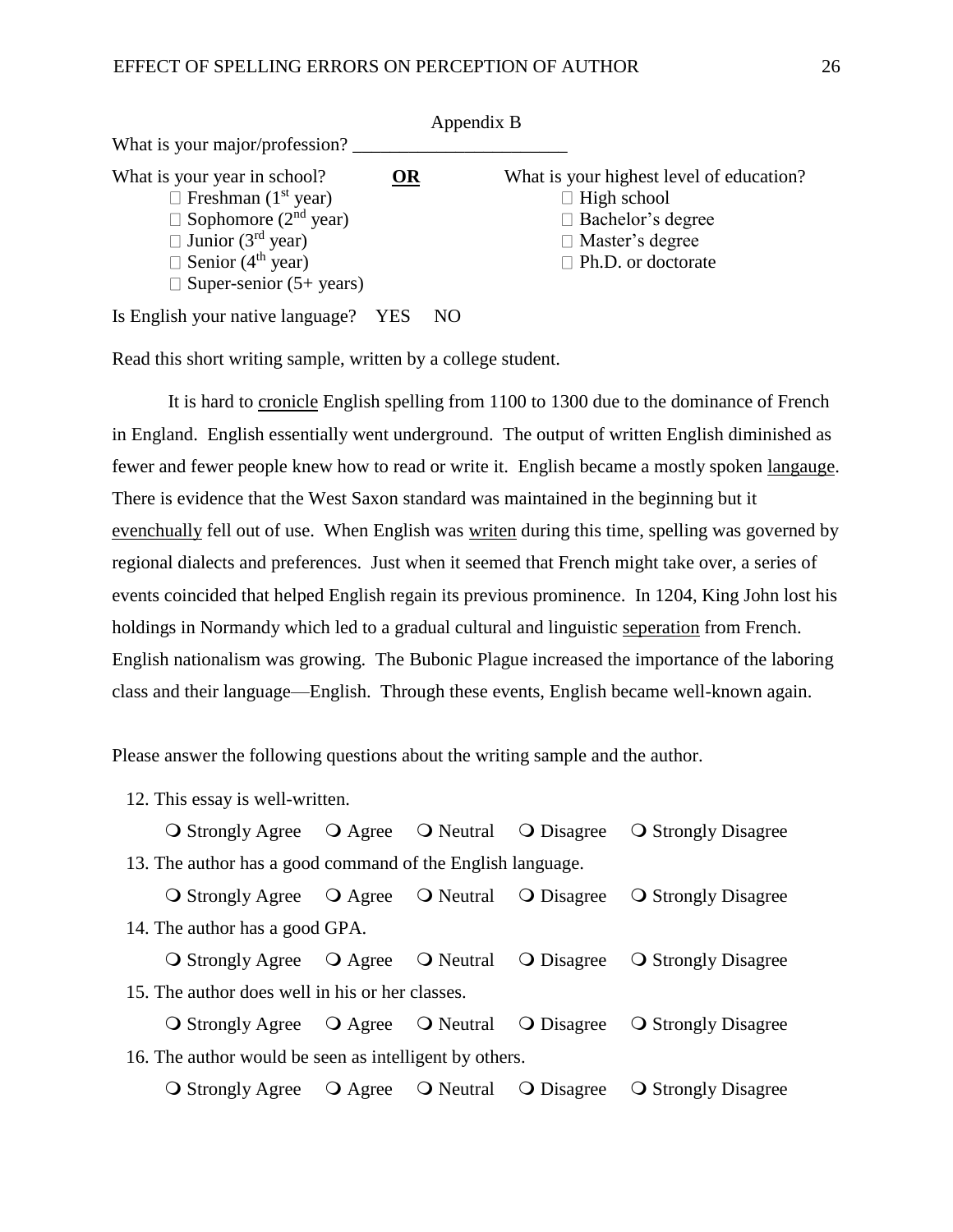17. The author is knowledgeable about the history of English.

|   |                                   |                                               |                                                          |                                                                        | O Strongly Agree O Agree O Neutral O Disagree O Strongly Disagree |  |
|---|-----------------------------------|-----------------------------------------------|----------------------------------------------------------|------------------------------------------------------------------------|-------------------------------------------------------------------|--|
|   | 18. The author edited this essay. |                                               |                                                          |                                                                        |                                                                   |  |
|   | <b>O</b> Strongly Agree           |                                               | $\overline{Q}$ Agree $\overline{Q}$ Neutral              | O Disagree                                                             | <b>Q</b> Strongly Disagree                                        |  |
|   | 19. The author is a man.          |                                               |                                                          |                                                                        |                                                                   |  |
|   |                                   |                                               | O Strongly Agree O Agree O Neutral                       | O Disagree                                                             | <b>O</b> Strongly Disagree                                        |  |
|   | 20. This essay was easy to read.  |                                               |                                                          |                                                                        |                                                                   |  |
|   |                                   |                                               |                                                          | O Strongly Agree O Agree O Neutral O Disagree                          | <b>O</b> Strongly Disagree                                        |  |
|   |                                   | 21. This essay was easy to understand.        |                                                          |                                                                        |                                                                   |  |
|   |                                   |                                               |                                                          |                                                                        | O Strongly Agree O Agree O Neutral O Disagree O Strongly Disagree |  |
|   |                                   |                                               |                                                          | 22. If you were a professor what grade would you give this essay?      |                                                                   |  |
| A | $A-$<br>$B+$                      | B                                             | $B-$<br>$C+$ $C$                                         | $C$ -<br>$D+$                                                          | D<br>$\mathbf{F}$<br>$D-$                                         |  |
|   |                                   |                                               |                                                          |                                                                        |                                                                   |  |
|   |                                   |                                               |                                                          |                                                                        |                                                                   |  |
|   |                                   |                                               |                                                          | Please answer the following questions about your own spelling ability. |                                                                   |  |
|   | 6. I am a good speller.           |                                               |                                                          |                                                                        |                                                                   |  |
|   |                                   |                                               |                                                          | O Strongly Agree O Agree O Neutral O Disagree                          | <b>O</b> Strongly Disagree                                        |  |
|   |                                   | 7. I think less of people who misspell words. |                                                          |                                                                        |                                                                   |  |
|   |                                   |                                               |                                                          | O Strongly Agree O Agree O Neutral O Disagree                          | <b>O</b> Strongly Disagree                                        |  |
|   |                                   | 8. I take pride in my spelling ability.       |                                                          |                                                                        |                                                                   |  |
|   |                                   |                                               |                                                          | O Strongly Agree O Agree O Neutral O Disagree                          | <b>O</b> Strongly Disagree                                        |  |
|   | 9. I wish I was a better speller. |                                               |                                                          |                                                                        |                                                                   |  |
|   |                                   |                                               |                                                          |                                                                        | O Strongly Agree O Agree O Neutral O Disagree O Strongly Disagree |  |
|   |                                   |                                               | 10. I often rely on spellcheck to catch spelling errors. |                                                                        |                                                                   |  |
|   |                                   |                                               |                                                          | O Strongly Agree O Agree O Neutral O Disagree                          | <b>O</b> Strongly Disagree                                        |  |

Please go back to the essay and circle any spelling errors you found.

Please write any other comments you have about the essay, the author, or your own spelling ability.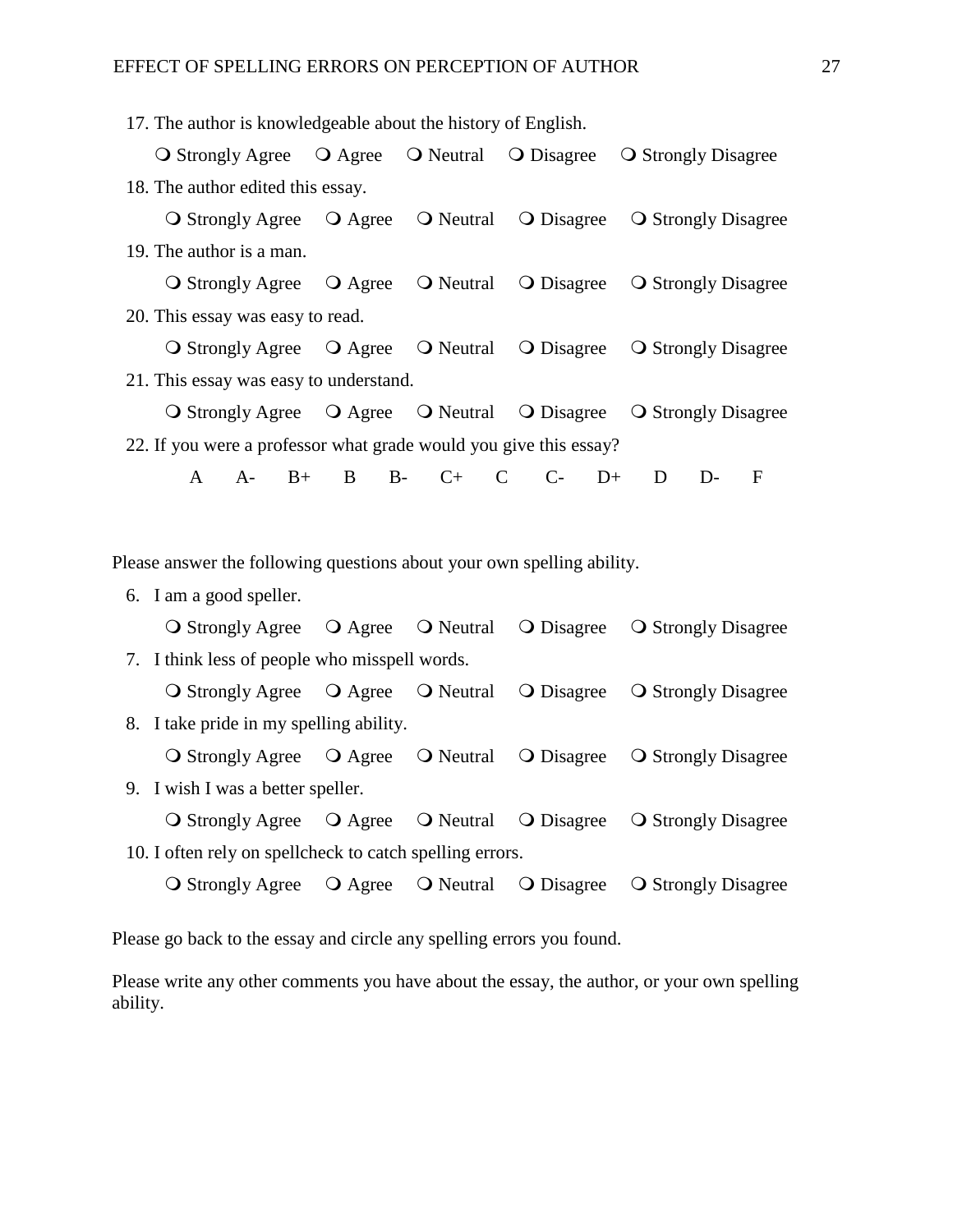|                                                                                                                                                                                                                                     |           | Appendix C |                                                                                                                                                   |
|-------------------------------------------------------------------------------------------------------------------------------------------------------------------------------------------------------------------------------------|-----------|------------|---------------------------------------------------------------------------------------------------------------------------------------------------|
| What is your major/profession?                                                                                                                                                                                                      |           |            |                                                                                                                                                   |
| What is your year in school?<br>$\Box$ Freshman (1 <sup>st</sup> year)<br>$\Box$ Sophomore (2 <sup>nd</sup> year)<br>$\Box$ Junior (3 <sup>rd</sup> year)<br>$\Box$ Senior (4 <sup>th</sup> year)<br>$\Box$ Super-senior (5+ years) | <b>OR</b> |            | What is your highest level of education?<br>$\Box$ High school<br>$\Box$ Bachelor's degree<br>$\Box$ Master's degree<br>$\Box$ Ph.D. or doctorate |
| Is English your native language?                                                                                                                                                                                                    | YES       | NO         |                                                                                                                                                   |

Read this short writing sample, written by a college student.

It is hard to kronicle English spelling from 1100 to 1300 due to the dominance of French in England. English essenitally went underground. The output of written Engsh diminished as fewer and fewer people knew how to read or rite it. English became a mostly spoken language. There is evidnece that the West Saxon standard was maintained in the beginning but it eventually fell out of use. When English was written during this time, spelling was governed by regional dialects and prefrences. Just when it seemed that French might take over, a ceries of events coincided that helped English regain its previous prominence. In 1204, King John lost his holdings in Normandy which led to a gradual cultural and linguistic separation from French. English nationalism was growing. The Bubonic Plague increased the improtance of the laboring class and their lanuagge—English. Through these events, English became well-known agian.

Please answer the following questions about the writing sample and the author.

1. This essay is well-written. O Strongly Agree Q Agree Q Neutral Q Disagree Q Strongly Disagree 2. The author has a good command of the English language. O Strongly Agree Q Agree Q Neutral Q Disagree Q Strongly Disagree 3. The author has a good GPA. O Strongly Agree Q Agree Q Neutral Q Disagree Q Strongly Disagree 4. The author does well in his or her classes. O Strongly Agree O Agree O Neutral O Disagree O Strongly Disagree 5. The author would be seen as intelligent by others. O Strongly Agree Q Agree Q Neutral Q Disagree Q Strongly Disagree